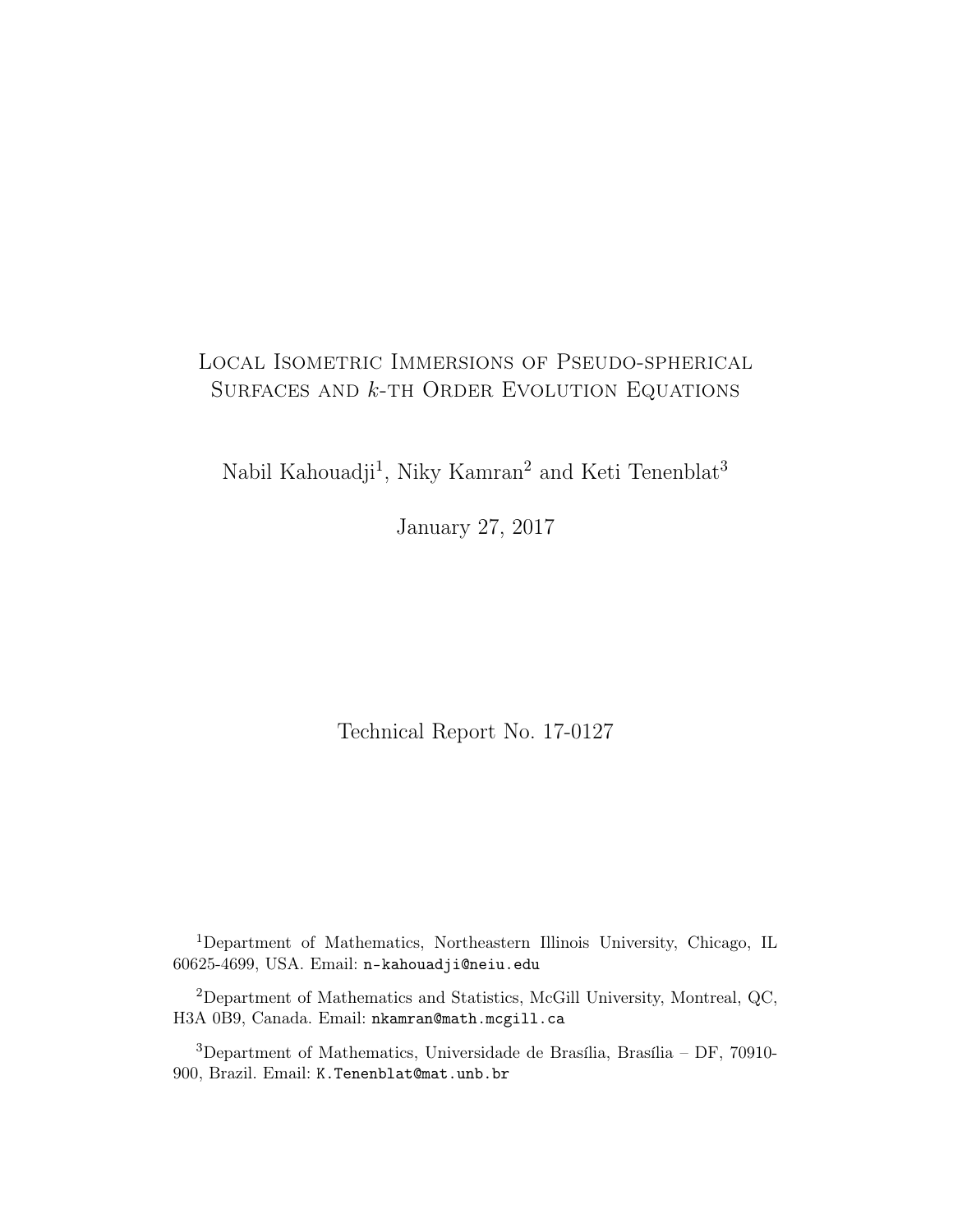# LOCAL ISOMETRIC IMMERSIONS OF PSEUDO-SPHERICAL SURFACES AND k-TH ORDER EVOLUTION EQUATIONS

#### NABIL KAHOUADJI, NIKY KAMRAN AND KETI TENENBLAT

Abstract. We consider the class of evolution equations that describe pseudo-spherical surfaces of the form  $u_t = F(u, \partial u/\partial x, ..., \partial^k u/\partial x^k), k \geq 2$  classified by Chern-Tenenblat. This class of equations is characterized by the property that to each solution of a differential equation within this class, there corresponds a 2-dimensional Riemannian metric of curvature -1. We investigate the following problem: given such a metric, is there a local isometric immersion in  $\mathbb{R}^3$  such that the coefficients of the second fundamental form of the surface depend on a jet of finite order of u? By extending our previous result for second order evolution equation to k-th order equations, we prove that there is only one type of equations that admit such an isometric immersion. We prove that the coefficients of the second fundamental forms of the local isometric immersion determined by the solutions  $u$  are universal, i.e., they are independent of u. Moreover, we show that there exists a foliation of the domain of the parameters of the surface by straight lines with the property that the mean curvature of the surface is constant along the images of these straight lines under the isometric immersion.

Keywords: evolution equations; pseudo-spherical surfaces; isometric immersions. MSC 2010: 35L60, 37K25, 47J35, 53B10, 53B25

### 1. INTRODUCTION

This paper is the third in a series [14, 15] in which we consider the special properties of the local isometric immersions into three-dimensional Euclidean space  $\mathbb{E}^3$  of the metrics of constant negative Gaussian curvature  $K = -1$  associated to the solutions u of evolution equations

$$
\frac{\partial u}{\partial t} = F(u, \frac{\partial u}{\partial x}, \dots, \frac{\partial^k u}{\partial x^k}),\tag{1}
$$

describing pseudo-spherical surfaces. For reasons that will be explained below, our main interest lies in determining evolution equations (1) for which the components of the second fundamental form of the local isometric immersion depend on u and finitely many of its derivatives only, in other words on a jet of finite order of u.

Recall following Chern and Tenenblat [8] that a partial differential equation

$$
\Delta\left(t, x, u, \frac{\partial u}{\partial x}, \frac{\partial u}{\partial t}, \dots, \frac{\partial^k u}{\partial t^l \partial x^{k-l}}\right) = 0,\tag{2}
$$

belongs to the class of differential equations describing pseudo-spherical surfaces if there exist 1-forms

$$
\omega^i = f_{i1}dx + f_{i2}dt, \quad 1 \le i \le 3,
$$
\n<sup>(3)</sup>

where the coefficients  $f_{ij}$ ,  $1 \leq i \leq 3$ ,  $1 \leq j \leq 2$ , are smooth functions of  $t, x, u$  and finitely many derivatives of  $u$  with respect to  $t$  and  $x$ , such that the structure equations

$$
d\omega^1 = \omega^3 \wedge \omega^2, \quad d\omega^2 = \omega^1 \wedge \omega^3, \quad d\omega^3 = \omega^1 \wedge \omega^2 \neq 0,
$$
 (4)

Research partially supported by NSERC Grant RGPIN 105490-2011 and by the Ministério de Ciência e Tecnologia, Brazil, CNPq Proc. No. 312462/2014-0.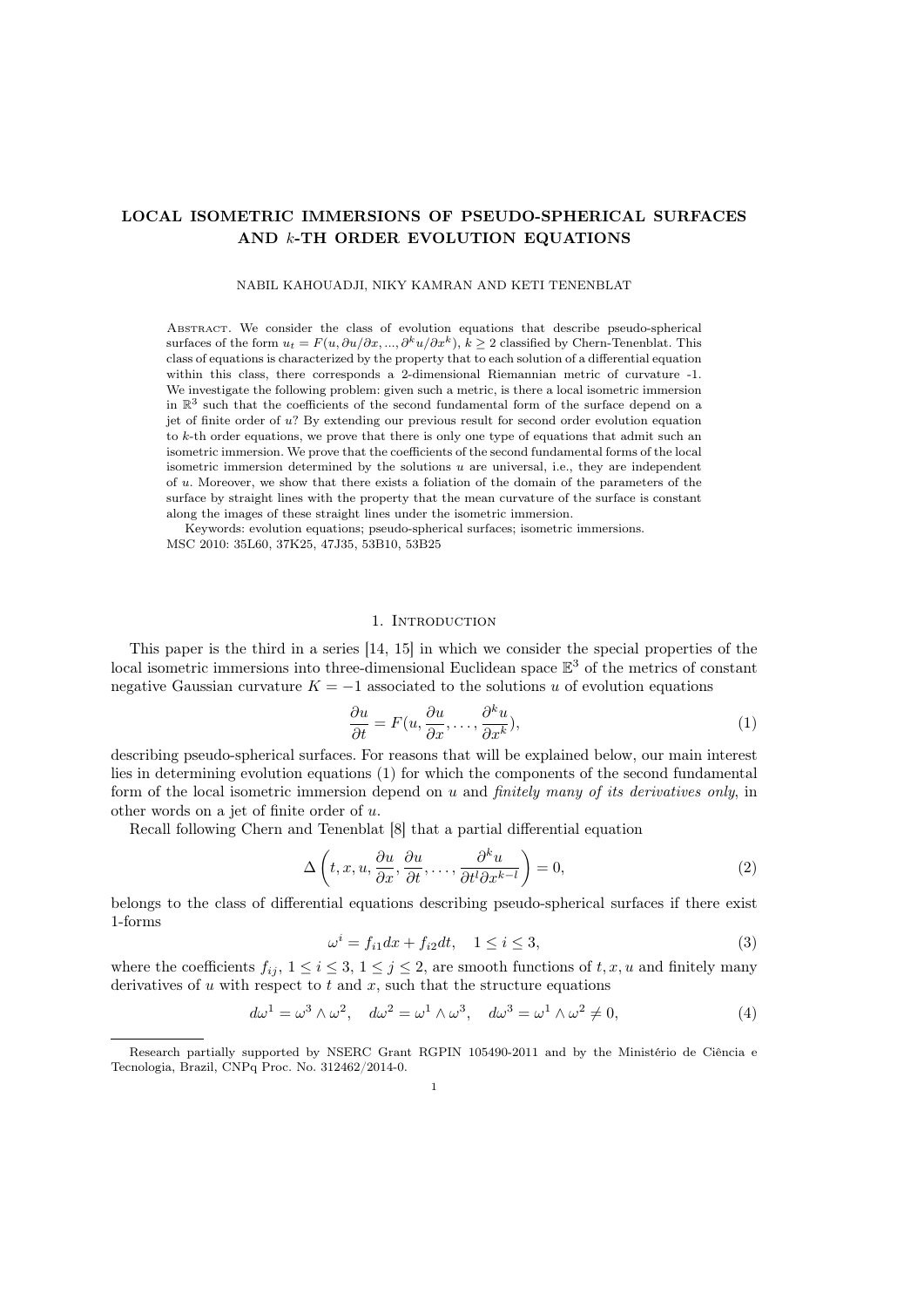for a metric of constant Gaussian curvature  $K = -1$  hold if, and only if, u is a solution of (2). In this case every smooth solution  $u: U \subset \mathbb{R}^2 \to \mathbb{R}$  of an equation (2) describing pseudo-spherical surfaces defines on  $U$  a Riemannian metric

$$
ds^{2} = (\omega^{1})^{2} + (\omega^{2})^{2}, \qquad (5)
$$

of constant Gaussian curvature  $K = -1$ , with  $\omega^3$  being the Levi-Civita connection 1-form of the metric (5).

An important motivation for the question investigated in this paper comes from the special properties of the sine-Gordon equation

$$
u_{tx} = \sin u,\tag{6}
$$

whose well-known integrability properties can be completely accounted for through the perspective of the general theory developed by Chern and Tenenblat. First, it is straightforward to check that the 1-forms

$$
\omega_1 = -\frac{1}{\eta} \sin u \, dt, \quad \omega_2 = \eta \, dx + \frac{1}{\eta} \cos u \, dt, \quad \omega_3 = u_x \, dx. \tag{7}
$$

satisfy the structure equations (4) whenever u is a solution of the sine-Gordon equation (6). The non-zero real parameter  $\eta$  appearing in (7) is directly related to the existence of a one-parameter family of Bäcklund transformation and the existence of infinitely many conservation laws for the sine-Gordon equation. It is thus a key ingredient in the solution of the sine-Gordon equation by the method of inverse scattering. More generally one may consider the general class of partial differential equations describing pseudo-spherical surfaces with the special property that one of the components  $f_{ij}$  can be chosen to be a continuous parameter. Such equations are said to describe  $\eta$  pseudo-spherical surfaces. The evolution equations (1) describing  $\eta$  pseudo-spherical surfaces have been completely classified by Chern and Tenenblat in [8], whenever  $f_{21} = \eta$ , F and  $f_{ij}$  depend on u and finitely many derivatives of u with respect to t and x. Any differential equation describing  $\eta$  pseudo-spherical surfaces is the integrability condition of a linear system of the form

$$
dv^{1} = \frac{1}{2} (\omega_{2} v^{1} + (\omega_{1} - \omega_{3}) v^{2}), \quad dv^{2} = \frac{1}{2} ((\omega_{1} + \omega_{3}) v^{1} - \omega_{2} v^{2}),
$$

which may be used to solve the given differential equation by the method of inverse scattering [1], with  $\eta$  playing the role of the spectral parameter for the scattering problem. It is also shown in [7] that one can generate infinite sequences of conservation laws for the class of differential equations describing  $\eta$  pseudo-spherical surfaces by making use of the structure equations (4), although some of these conservation laws may end up being non-local. Important further developments of these ideas around this theme can be found in [3], [4], [6], [10]-[13], [16]-[25].

We should also remark at this stage that given a differential equation describing pseudospherical surfaces, the choice of 1-forms satisfying the structure equations (4) is generally not unique. For example the 1-forms given by

$$
\omega_1 = \cos\frac{u}{2}(dx + dt), \quad \omega_2 = \sin\frac{u}{2}(dx - dt), \quad \omega_3 = \frac{u_x}{2}dx - \frac{u_t}{2}dt,
$$
\n(8)

which are different from the 1-forms given in  $(7)$ , will also satisfy the structure equations  $(4)$ whenever  $u$  is a solution of the sine-Gordon equation (6).

Starting with [14], we have initiated the study of differential equations describing pseudospherical surfaces from an extrinsic perspective, in which we focus on the properties of the local isometric immersions of the metrics (5) associated to the solutions of the equations. It is indeed a classical result that any metric (5) of constant negative scalar curvature can be locally isometrically immersed in  $\mathbb{E}^3$ . For the metrics defined by solutions  $u: U \subset \mathbb{R}^2 \to \mathbb{R}$  of equations describing pseudo-spherical surfaces, it is thus natural to ask in view of the integrability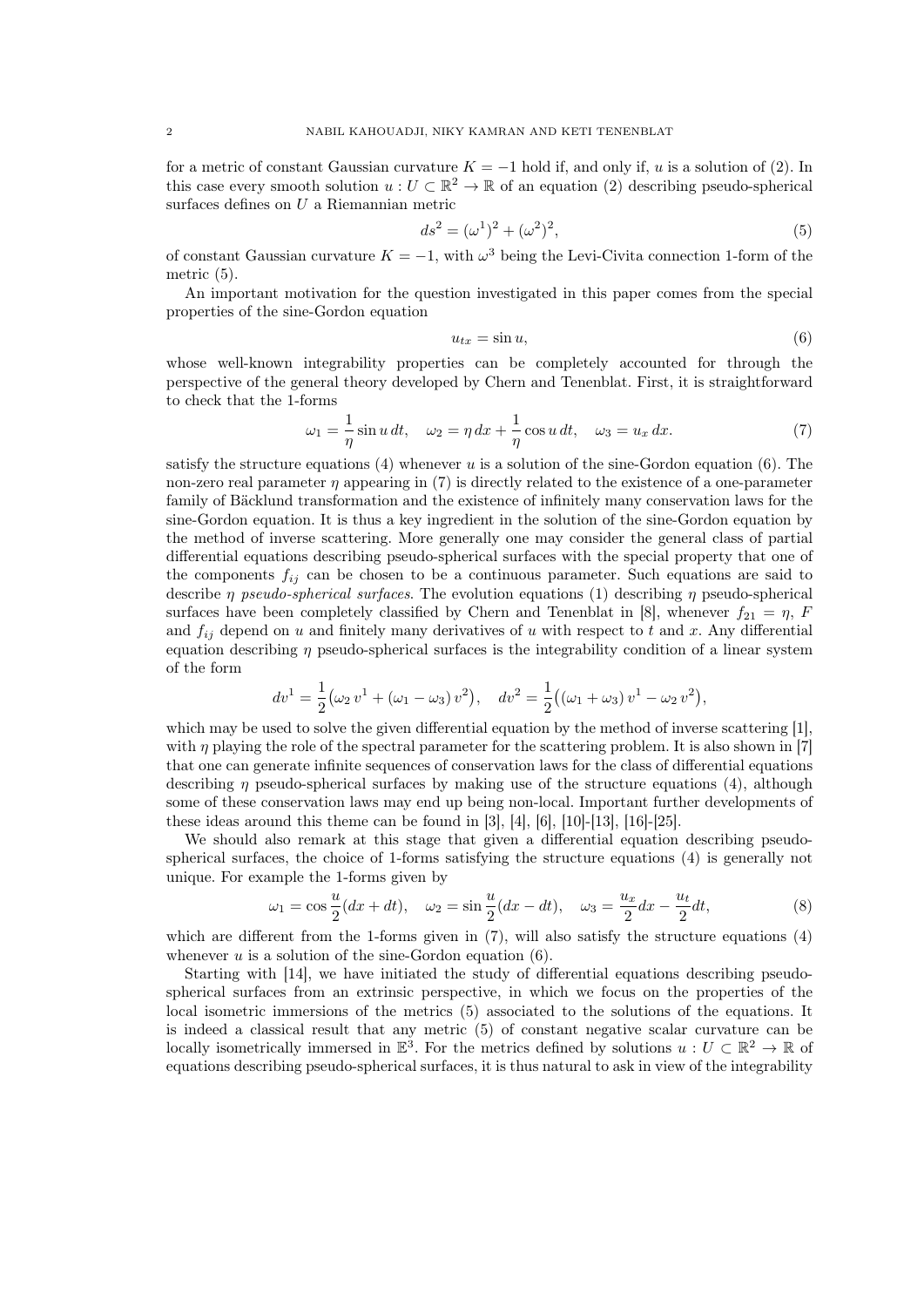properties enjoyed by this class of equations if the second fundamental form of the immersion can be expressed in a simple way in terms of the solution  $u$ . This turns out to be effectively the case for the sine-Gordon equation  $(6)$ . Indeed let us first recall the components a, b, c of the second fundamental form of a local isometric immersion of a pseudo-spherical surface into  $\mathbb{E}^3$  are defined by the relations

$$
\omega_{13} = a\,\omega_1 + b\,\omega_2, \quad \omega_{23} = b\,\omega_1 + c\,\omega_2,
$$

where the 1-forms  $\omega_{13}, \omega_{23}$  satisfy the structure equations

$$
d\omega_{13} = \omega_{12} \wedge \omega_{23}, \quad d\omega_{23} = \omega_{21} \wedge \omega_{13},
$$

equivalent to the Codazzi equations, and the Gauss equation, given by

$$
ac - b^2 = -1,
$$

for a pseudo-spherical surface. For the sine-Gordon equation, with the choice of 1-forms  $\omega_1, \omega_2$ and  $\omega_3 = \omega_{12}$  given by (8), the 1-forms  $\omega_{13}, \omega_{23}$  are easily computed to be

$$
\omega_{13} = \sin \frac{u}{2}(dx + dt) = \tan \frac{u}{2}\omega_1, \quad \omega_{23} = -\cos \frac{u}{2}(dx - dt) = -\cot \frac{u}{2}\omega_2.
$$

We thus observe the remarkable property that the components  $a, b, c$  of the second fundamental form depend only on  $u$  through some simple, closed-form expressions. It would therefore not be unreasonable to expect a similar property to hold for all equations describing pseudo-spherical surfaces, where the requirement could be relaxed by allowing the coefficients  $a, b, c$  of the second fundamental form to depend on u and *finitely many of its derivatives*. In [14, 15], we began to investigate the class of differential equations describing pseudo-spherical surfaces from this extrinsic perspective. Thus in [14], we proved that for second-order equations of the form

$$
\frac{\partial u}{\partial t} = F(u, \frac{\partial u}{\partial x}, \frac{\partial^2 u}{\partial x^2}),
$$

and

$$
\frac{\partial^2 u}{\partial x \partial t} = F(u, \frac{\partial u}{\partial x}),
$$

describing  $\eta$  pseudo-spherical surfaces, the only equations for which  $a, b, c$  will depend on u and finitely many derivatives of  $u$  are given by the sine-Gordon equation  $(6)$ , and evolution equations of the form

$$
\frac{\partial u}{\partial t} = \frac{1}{f_{11,u}} \big( f_{12, \frac{\partial u}{\partial x}} \frac{\partial^2 u}{\partial x^2} + f_{12,u} \frac{\partial u}{\partial x} \mp (\beta f_{11} - \eta f_{12}) \big),\tag{9}
$$

where  $f_{11,u} \neq 0$  and  $f_{12,\frac{\partial u}{\partial x}} \neq 0$ , where in the latter case the components  $a, b, c$  of the second fundamental form are *universal* functions of  $x, t$ , independent of u. Results of a similar nature were obtained in [2] for third-order equations of the form

$$
\frac{\partial u}{\partial t} - \frac{\partial^3 u}{\partial x^2 \partial t} = \lambda u \frac{\partial^3 u}{\partial x^3} + G(u, \frac{\partial u}{\partial x}, \frac{\partial^2 u}{\partial x^2}).
$$

and in [5] for a class of second order evolution equations of type

$$
\frac{\partial u}{\partial t} = A(x, t, u) \frac{\partial^2 u}{\partial x^2} + B(x, t, u, \frac{\partial u}{\partial x})
$$

and for k-th order evolution equations in conservation law form.

In [15], the same question was considered for the evolution equations (1) of order  $k \geq 3$ classified in  $[8]$ , where we proved as a first result that the  $a, b, c$  are again necessarily universal functions of  $x, t$ , independent of  $u$ . Our purpose in the present paper is to complete this analysis by determining the analogue of the form  $(9)$  for k-th order evolution equations  $(1)$ . We now state our main result: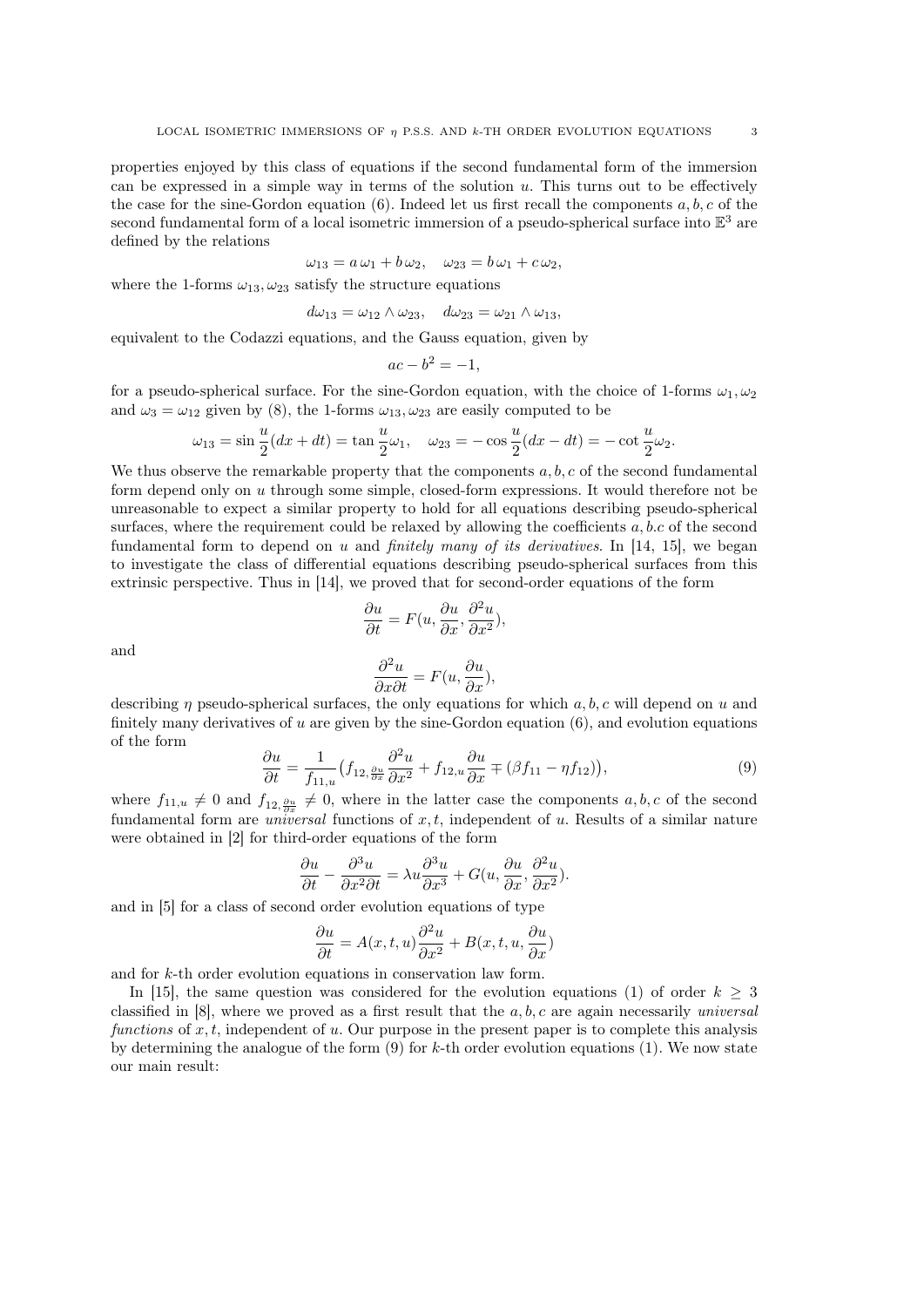Theorem 1. Except for k-th order evolution equations of the form

$$
\frac{\partial u}{\partial t} = \frac{1}{f_{11,u}} \Big( \sum_{i=0}^{k-1} f_{12,\partial^i u/\partial x^i} \cdot \frac{\partial^{i+1} u}{\partial x^{i+1}} \mp (\beta f_{11} - \eta f_{12}) \Big), \qquad k \ge 2,
$$
 (10)

where  $f_{11,u} \neq 0$  and  $f_{12,\frac{\partial k-1}{\partial x^{k-1}}} \neq 0$ , there exists no k-th order evolution equation of order  $k \geq 2$ describing η pseudo-spherical surfaces, with 1-forms (3) given as in [8], with the property that the coefficients of the second fundamental forms of the local isometric immersions of the surfaces associated to the solutions u of the equation depend on a jet of finite order of u. Moreover, the coefficients of the second fundamental forms of the local isometric immersions of the surfaces determined by the solutions u of (10) are universal, i.e., they are universal functions of  $\eta x + \beta t$ , independent of u.

This theorem provides further evidence the special place that the sine-Gordon equation appears to occupy amongst all integrable equations from the perspective provided by the theory of differential equations describing  $\eta$  pseudo-spherical surfaces.

We point out that the universal coefficients of the second fundamental forms of the isometric immersions mentioned in Theorem 1 are explicitly given in Proposition 1. We now prove a consequence of our main result.

**Corollary 1.** For each solution u of an equation of type  $(10)$ , there exists a foliation of the domain of u by straight lines with the property that when the metric of constant negative Gaussian curvature  $K = -1$  associated to u through (5) is locally isometrically immersed as a surface  $S \subset \mathbb{E}^3$ , the mean curvature of S is constant along the curves defined by the images under the immersion of the lines of this foliation.

*Proof.* For each solution u of any equation of type (10), the associated 1-forms (3) define a metric with Gaussian curvature  $K = -1$ . It follows from Theorem 1 that a local isometric immersion of such a metric into  $\mathbb{R}^3$  is determined by the coefficients of the second fundamental form, which are functions of  $\eta x + \beta t$ . Now consider  $(x, t) \in \mathbb{R}^2$  such that the straight line  $\eta x + \beta t = \delta$ ,  $\delta \in \mathbb{R}$  is contained in the domain of definition of the immersion. The domain is foliated by such straight lines. For each  $\delta$ , the image of the straight line is a curve in the surface. Along this curve the coefficients of the second fundamental form are constants determined by  $\delta$ . Since the mean curvature  $H$  of the surface is given by the trace of the second fundamental form, it follows that  $H$  is constant along any such curve.

Before proving Theorem 1, we observe that a similar result on the mean curvature of the immersed surface also holds for the main results obtained in [14] and [2]. In fact, the arguments are the same as those used in the proof of the Corollary above.

#### 2. Proof of Theorem 1

The proof of Theorem 1 is based on an order analysis of the Codazzi and Gauss equations that govern the local isometric immersions of pseudo-spherical surfaces in  $\mathbb{E}^3$ , considering in turn each branch of the Chern-Tenenblat classification of k-th order evolution equations describing  $\eta$ pseudo-spherical surfaces [8]. In order to carry out this analysis, one should first express these equations in terms of the components  $f_{ij}$  of the 1-forms that appear in the formulation of the problem. These conditions have already been worked out in [14, 15]; the Codazzi equations read

$$
f_{11}D_t a + f_{21}D_t b - f_{12}D_x a - f_{22}D_x b - 2b\Delta_{13} + (a - c)\Delta_{23} = 0,
$$
\n(11)

$$
f_{11}D_t b + f_{21}D_t c - f_{12}D_x b - f_{22}D_x c + (a - c)\Delta_{13} + 2b\Delta_{23} = 0,
$$
\n(12)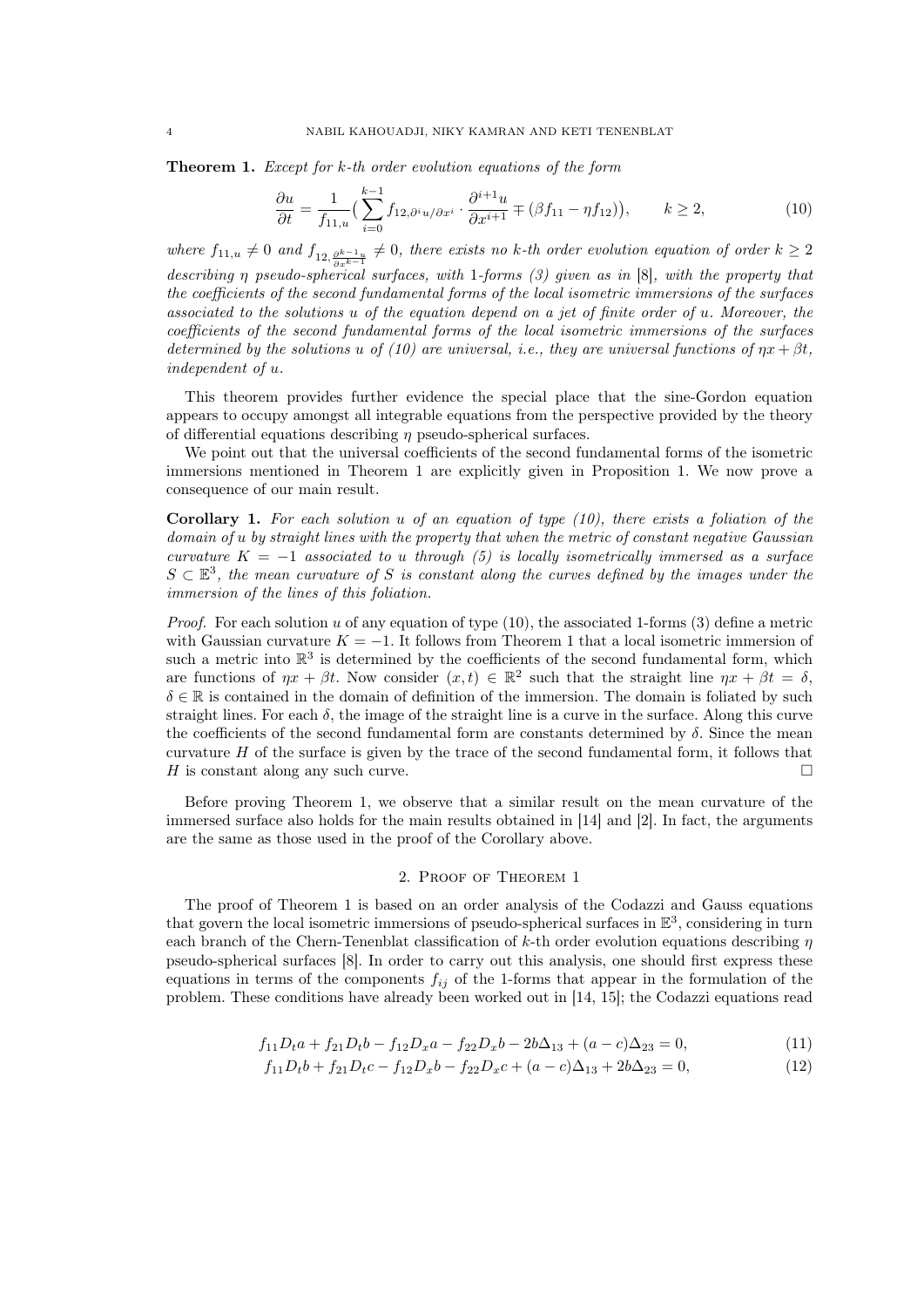where

$$
\Delta_{12} := f_{11}f_{22} - f_{21}f_{12}; \quad \Delta_{13} := f_{11}f_{32} - f_{31}f_{12}; \quad \Delta_{23} := f_{21}f_{32} - f_{31}f_{22},
$$

and where the operators  $D_t$  and  $D_x$  are total derivative operators, while the Gauss equation is given by

$$
ac - b^2 = -1.
$$
 (13)

In the case of a differential equation describing  $\eta$  pseudo-spherical surfaces (with  $f_{21} = \eta$ ), the structure equations (4) are equivalent to

$$
D_t f_{11} - D_x f_{12} = \Delta_{23},
$$
  
\n
$$
D_x f_{22} = \Delta_{13},
$$
  
\n
$$
D_t f_{31} - D_x f_{32} = -\Delta_{12},
$$

where  $D_t$  and  $D_x$  are the total derivative operators and

$$
\Delta_{12} := f_{11}f_{22} - \eta f_{12} \neq 0, \quad \Delta_{13} := f_{11}f_{32} - f_{31}f_{12}, \quad \Delta_{23} = \eta f_{32} - f_{31}f_{22}.
$$

We shall use the notation

$$
z_i = u_{x^i} = \frac{\partial^i u}{\partial x^i}, \quad 0 \le i \le k,
$$

introduced in  $[8]$  to denote the derivatives of u with respect to x and write the evolution equation (1) as

$$
z_{0,t}=F(z_0,z_1,\ldots,z_k).
$$

We will thus think of  $(t, x, z_0, \ldots, z_k)$  as local coordinates on an open set of the submanifold of the jet space  $J^k(\mathbb{R}^2, \mathbb{R})$  defined by the differential equation (1). We will use the following lemma from [8] which expresses the necessary and sufficient conditions for the structure equations (4) to hold:

**Lemma 1.** [8] Let (1) be a k-th order evolution equation describing  $\eta$  pseudo-spherical surfaces, with associated 1-forms (3) such that  $f_{21} = \eta$ . Then necessary and sufficient conditions for the structure equations  $(4)$  to hold are given by

$$
f_{11,z_k} = \dots = f_{11,z_1} = 0, \quad f_{21} = \eta, \quad f_{31,z_k} = \dots = f_{31,z_1} = 0,\tag{14}
$$

$$
f_{12,z_k} = 0, \quad f_{22,z_k} = f_{22,z_{k-1}} = 0, \quad f_{32,z_k} = 0,
$$
\n(15)

$$
f_{11,z_0}^2 + f_{31,z_0}^2 \neq 0,\tag{16}
$$

$$
f_{11,z_0}F = \sum_{i=0}^{k-1} f_{12,z_i} z_{i+1} + \eta f_{32} - f_{31} f_{22},\tag{17}
$$

$$
\sum_{i=0}^{k-2} f_{22,z_i} z_{i+1} = f_{11} f_{32} - f_{31} f_{12},\tag{18}
$$

$$
f_{31,z_0}F = \sum_{i=0}^{k-1} f_{32,z_i}z_{i+1} + \eta f_{12} - f_{11}f_{22},\tag{19}
$$

and

$$
f_{11}f_{22} - \eta f_{12} \neq 0. \tag{20}
$$

As stated in the Introduction, Theorem 1 states that the  $k$ -th order evolution equation of type  $(1)$  describing  $\eta$  pseudo-spherical surfaces are divided into two categories when viewed from the perspective of the local isometric immersions of pseudo-spherical metrics defined by their solutions: either the coefficients of the second fundamental forms are universal functions of x and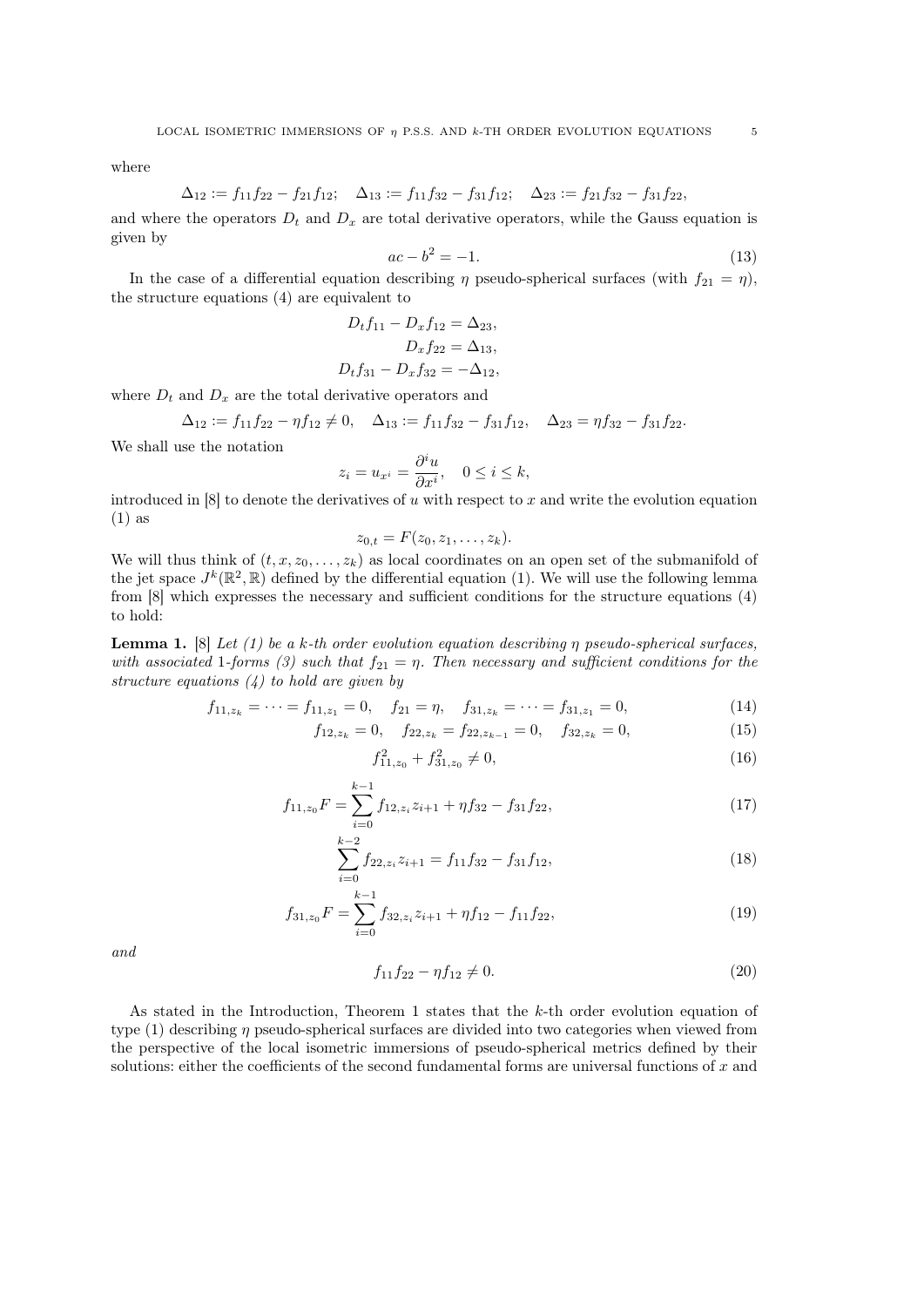$t$ , independent  $u$ , or the coefficients of the second fundamental form depend of a jet of infinite order of u. In order to prove our theorem, we shall make use of the classification results for  $k$ -th order evolution equations describing  $\eta$  pseudo-spherical surfaces given in Theorems 2.2, 2.3, 2.4 and 2.5 in [8]. These theorems considered five groups of equations, summarized and reorganized below, according to the properties of the following functions first introduced in [8]

$$
H = f_{11}f_{11,z_0} - f_{31}f_{31,z_0}, \quad L = f_{11}f_{31,z_0} - f_{31}f_{11,z_0},
$$

**Remark 1.** A k-th order evolution equation  $z_{0,t} = F(z_0, ..., z_k)$  describing  $\eta$  pseudo-spherical surfaces with associated 1-forms  $\omega_i = f_{i1}dx + f_{i2}dt, 1 \leq i \leq 3$ , where  $f_{ij}, 1 \leq j \leq 2$  satisfy  $(14)-(20)$ , is in one of the following five groups:

- **I:**  $L = 0$  with  $f_{31} = \lambda f_{11} \neq 0, \lambda^2 1 = 0$ . In this case,  $f_{22}$  does not depend on  $z_i, 0 \le i \le k$ and  $f_{32} = \lambda f_{12}$ .
- **II:**  $L = 0$  with  $f_{31} = \lambda f_{11} \neq 0, \ \lambda^2 1 \neq 0$ . In this case,  $f_{22, z_{k-2}} = 0$ .
- **III:**  $L = 0$  and  $H \neq 0$ , i.e.,  $f_{11} = 0$  and  $f_{31,z_0} \neq 0$  or  $f_{31} = 0$  and  $f_{11,z_0} \neq 0$ .
- **IV:**  $L \neq 0$  and  $H = 0$ , i.e.,  $f_{31}^2 f_{11}^2 = C \neq 0$ .
- V:  $HL \neq 0$ .

We observe that equations of Groups I and II were treated in Theorem 2.4 (a) and (b) in [8] respectively and equations of Groups III, IV and V were treated in Theorems 2.3, 2.5 and 2.2 in [8] respectively.

If the coefficients a, b, c of the 1-forms  $\omega_{13}$  and  $\omega_{23}$  depend of a jet of finite order of  $u = z_0$ , that is a, b, c are functions of  $x, t, z_0, \ldots, z_l$  for some finite l, then (11) and (12) become

$$
f_{11}a_t + \eta b_t - f_{12}a_x - f_{22}b_x - 2b\Delta_{13} + (a - c)\Delta_{23} - \sum_{i=0}^l (f_{12}a_{z_i} + f_{22}b_{z_i})z_{i+1} + \sum_{i=0}^l (f_{11}a_{z_i} + \eta b_{z_i})z_{i,t} = 0,
$$

and

$$
f_{11}b_t + \eta c_t - f_{12}b_x - f_{22}c_x + (a - c)\Delta_{13} + 2b\Delta_{23} - \sum_{i=0}^l (f_{12}b_{z_i} + f_{22}c_{z_i})z_{i+1} + \sum_{i=0}^l (f_{11}b_{z_i} + \eta c_{z_i})z_{i,t} = 0.
$$

In [15], we showed that if the coefficients of the second fundamental form  $a, b$  and  $c$  depend on a jet of finite order of  $u = z_0$ , then a, b and c are universal, that is  $l = 0$  and a, b and c depend at most on  $x$  and  $t$  only. Therefore, equations (11) and (12) become

$$
f_{11}a_t + \eta b_t - f_{12}a_x - f_{22}b_x - 2b(f_{11}f_{32} - f_{31}f_{12}) + (a - c)(\eta f_{32} - f_{31}f_{22}) = 0,
$$
(21)  

$$
f_{11}b_t + \eta c_t - f_{12}b_x - f_{22}c_x + (a - c)(f_{11}f_{32} - f_{31}f_{12}) + 2b(\eta f_{32} - f_{31}f_{22}) = 0,
$$
(22)

where  $a_x, b_x, c_x$  are the partial derivatives of a, b, c with respect to x, and  $a_t, b_t, c_t$  are the partial derivatives of  $a, b, c$  with respect to  $t$ .

We now consider in turn all the cases listed in Remark 1 and state the conclusion for each case in the form of a proposition. The first proposition pertains to evolution equations in item I of Remark 1.

## Proposition 1. Let

$$
\frac{\partial u}{\partial t} = \frac{1}{f_{11,u}} \Big( \sum_{i=0}^{k-1} f_{12,\partial^i u/\partial x^i} \cdot \frac{\partial^{i+1} u}{\partial x^{i+1}} \mp (\beta f_{11} - \eta f_{12}) \Big), \tag{23}
$$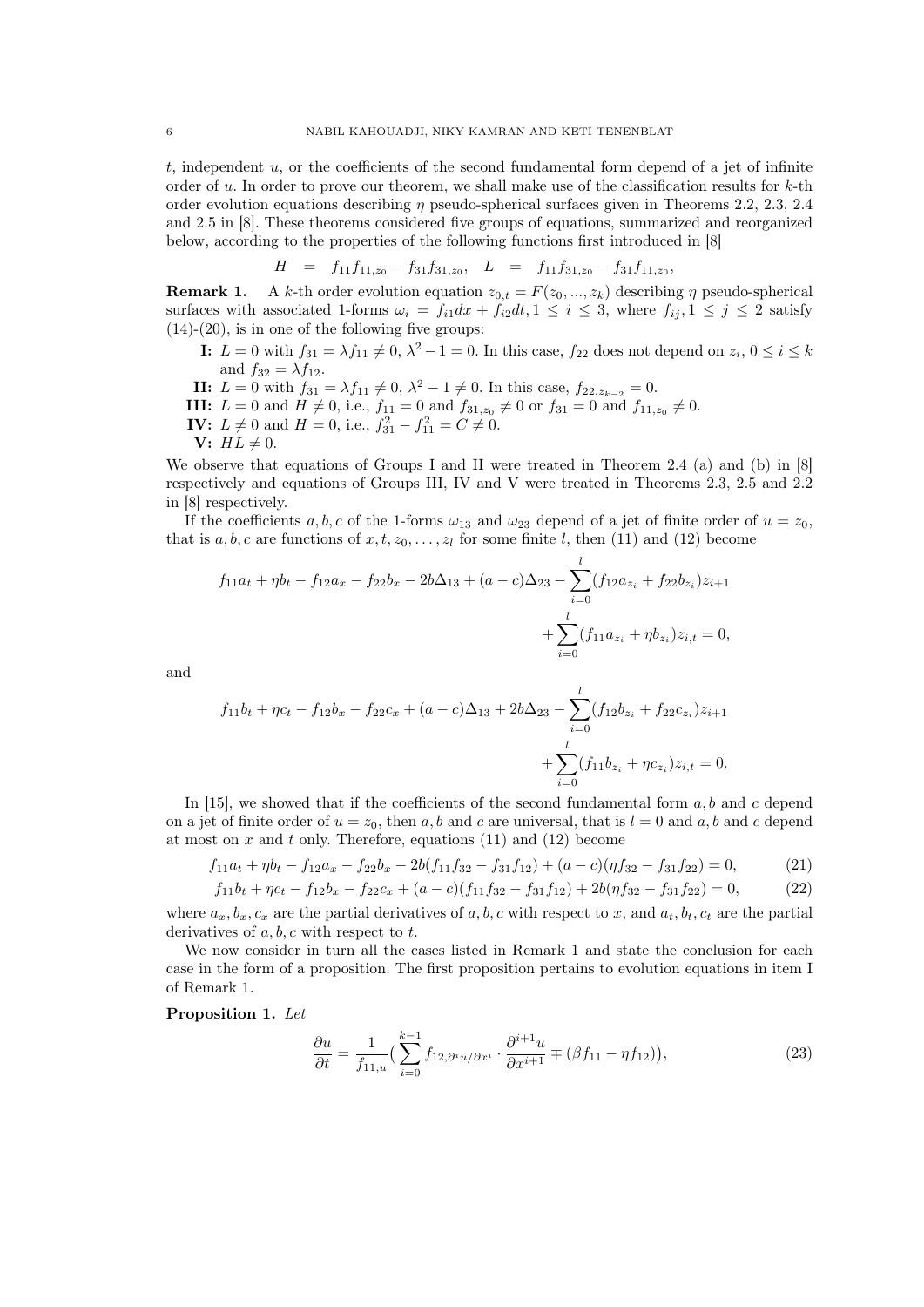where  $f_{11,u} \neq 0$  and  $f_{12,\frac{\partial k-1u}{\partial x^{k-1}}} \neq 0$ , be a k-th order evolution equation,  $k \geq 2$ , which describes  $\eta$ pseudo-spherical surfaces with 1-forms  $\omega_i$  as in [8]. There exists a local isometric immersion in  $\mathbb{R}^3$  of a pseudo-spherical surface, determined by a solution u, for which the coefficients a, b, c of the second fundamental form depend on a jet of finite order of u if, and only if, the coefficients are universal and are given by

$$
a = \sqrt{le^{\pm 2(\eta x + \beta t)} - \gamma^2 e^{\pm 4(\eta x + \beta t)} - 1},
$$
\n(24)

$$
b = \gamma e^{\pm 2(\eta x + \beta t)}, \tag{25}
$$

$$
c = \frac{\gamma^2 e^{\pm 4(\eta x + \beta t)} - 1}{\sqrt{le^{\pm 2(\eta x + \beta t)} - \gamma^2 e^{\pm 4(\eta x + \beta t)} - 1}},\tag{26}
$$

 $l, \gamma \in \mathbb{R}, l > 0$  and  $l^2 > 4\gamma^2$ . The 1-forms are defined on a strip of  $\mathbb{R}$  where

$$
\log \sqrt{\frac{l - \sqrt{l^2 - 4\gamma^2}}{2\gamma^2}} < \pm (\eta x + \beta t) < \log \sqrt{\frac{l + \sqrt{l^2 - 4\gamma^2}}{2\gamma^2}}.
$$
\n(27)

Moreover, the constants l and  $\gamma$  have to be chosen so that the strip intersects the domain of the solution of the evolution equation.

*Proof.* For evolution equations of type I, we have  $f_{31} = \pm f_{11}$ ,  $f_{32} = \pm f_{12}$ ,  $f_{11,z_0} \neq 0$ ,  $f_{12,z_{k-1}} \neq 0$ and the equation is given by (23). Moreover,  $f_{22} = \beta$  is independent of  $z_0, \ldots, z_k$ . Equations (21) and (22) become

$$
f_{11}a_t + \eta b_t - f_{12}a_x - \beta b_x \mp (a - c)(\beta f_{11} - \eta f_{12}) = 0,
$$
\n(28)

$$
f_{11}b_t + \eta c_t - f_{12}b_x - \beta c_x \mp 2b(\beta f_{11} - \eta f_{12}) = 0.
$$
 (29)

Since  $k \geq 2$ , differentiating the latter two equations with respect to  $z_{k-1}$  leads to

$$
-f_{12,z_{k-1}}a_x \pm (a-c)\eta f_{12,z_{k-1}} = 0,
$$
  

$$
-f_{12,z_{k-1}}b_x \pm 2b\eta f_{12,z_{k-1}} = 0.
$$

Note that  $f_{12,z_{k-1}} \neq 0$  by hypothesis, which means that these equations simplify to

$$
a_x \mp \eta(a-c) = 0,\tag{30}
$$

$$
b_x \mp 2\eta b = 0. \tag{31}
$$

Taking into account (30) and (31), equations (28) and (29) become

$$
f_{11}a_t + \eta b_t - \beta b_x \mp (a - c)\beta f_{11} = 0,
$$
\n(32)

$$
f_{11}b_t + \eta c_t - \beta c_x \mp 2b\beta f_{11} = 0. \tag{33}
$$

Differentiating (32) and (33) with respect to  $z_0$ , with  $f_{11,z_0} \neq 0$ , leads to

$$
a_t \mp \beta(a-c) = 0,\t\t(34)
$$

$$
b_t \mp 2\beta b = 0,\t\t(35)
$$

and hence, (32) and (33) become

$$
\eta b_t - \beta b_x = 0,\t\t(36)
$$

$$
\eta c_t - \beta c_x = 0. \tag{37}
$$

Note that (30) and (34) imply

$$
\eta a_t - \beta a_x = 0.
$$

From (31) and (35), we conclude that

$$
b = \gamma e^{\pm 2(\eta x + \beta t)}, \quad \gamma \in \mathbb{R}.\tag{38}
$$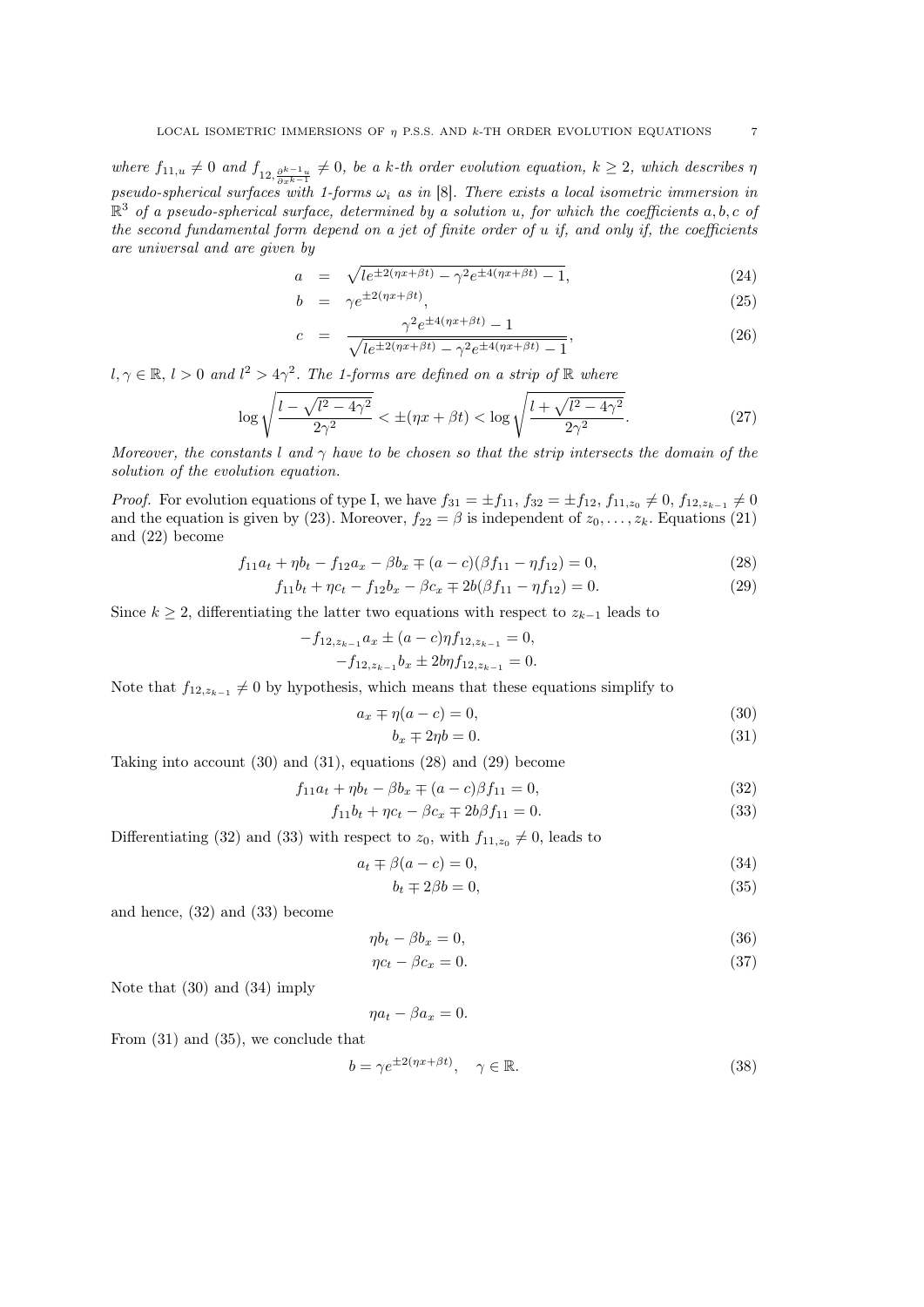Note that  $a \neq 0$ . Otherwise, if  $a = 0$ , then (30) implies that  $c = 0$  and the Gauss equation leads to  $b = \pm 1$  which contradicts (31). Therefore, from the Gauss equation we have

$$
c = (b^2 - 1)a^{-1}.
$$
\n(39)

Then, in view of (38), equations (30) and (34) reduce to

$$
aa_x \mp \eta(a^2 - \gamma^2 e^{\pm 4(\eta x + \beta t)} + 1) = 0,
$$
  
\n
$$
aa_t \mp \beta(a^2 - \gamma^2 e^{\pm 4(\eta x + \beta t)} + 1) = 0.
$$

The latter system leads then to

$$
a = \sqrt{le^{\pm 2(\eta x + \beta t)} - \gamma^2 e^{\pm 4(\eta x + \beta t)} - 1}, \quad l \in \mathbb{R},
$$

which is defined wherever  $le^{\pm 2(\eta x + \beta t)} - \gamma^2 e^{\pm 4(\eta x + \beta t)} - 1 > 0$ . Hence  $l > 0$  and

$$
\frac{l-\sqrt{l^2-4\gamma^2}}{2\gamma^2}
$$

*i.e.*,  $a$  is defined on the strip described by  $(27)$ . Now, from  $(39)$ , we obtain

$$
c = \frac{\gamma^2 e^{\pm 4(\eta x + \beta t)} - 1}{\sqrt{le^{\pm 2(\eta x + \beta t)} - \gamma^2 e^{\pm 4(\eta x + \beta t)} - 1}}.
$$

A straightforward computation shows that the converse holds. Finally, we observe that given a solution of the evolution equation, in order to have an immersion, one has to choose the constants l and  $\gamma$ , such that the strip (27) intersects the domain of the solution in  $\mathbb{R}^2$ .

Next, we consider the evolution equations covered in item II of Remark 1.

**Proposition 2.** For k-th evolution equations,  $k \geq 2$ , describing  $\eta$  pseudo-spherical surfaces with associated 1-forms  $\omega^i = f_{i1}dx + f_{i2}dt$ ,  $1 \leq i \leq 3$ , where  $f_{31} = \lambda f_{11} \neq 0$ , and  $\lambda^2 \neq 1$ , the system of equations (11), (12) and (13) is inconsistent.

*Proof.* When  $f_{31} = \lambda f_{11} \neq 0$ , with  $\lambda^2 \neq 1$ , the structure equations (17), (18) and (19) can be rewritten as

$$
f_{11,z_0}F = \sum_{i=0}^{k-1} f_{12,z_i} z_{i+1} + \eta f_{32} - \lambda f_{11} f_{22},
$$
\n(40)

$$
\sum_{i=0}^{k-2} f_{22,z_i} z_{i+1} = f_{11}(f_{32} - \lambda f_{12}),
$$
\n(41)

$$
\lambda f_{11,z_0} F = \sum_{i=0}^{k-1} f_{32,z_i} z_{i+1} + \eta f_{12} - f_{11} f_{22} = 0.
$$
 (42)

Differentiating (40) with respect to  $z_k$  leads to  $f_{11,z_0}F_{z_k} = f_{12,z_{k-1}}$ . Because  $f_{11,z_0} \neq 0$  (otherwise (16) would fail) and  $F_{z_k} \neq 0$  (otherwise F is not a k-th order evolution equation), we conclude that  $f_{12,z_{k-1}} \neq 0$ . Subtracting  $\lambda$  times equation (40) from (42) leads to

$$
\sum_{i=0}^{k-1} (f_{32,z_i} - \lambda f_{12,z_i}) z_{i+1} + \eta (f_{12} - \lambda f_{32}) + (\lambda^2 - 1) f_{11} f_{22} = 0.
$$
 (43)

Differentiating the latter with respect to  $z_k$  leads to

$$
f_{32,z_{k-1}} - \lambda f_{12,z_{k-1}} = 0.
$$
\n(44)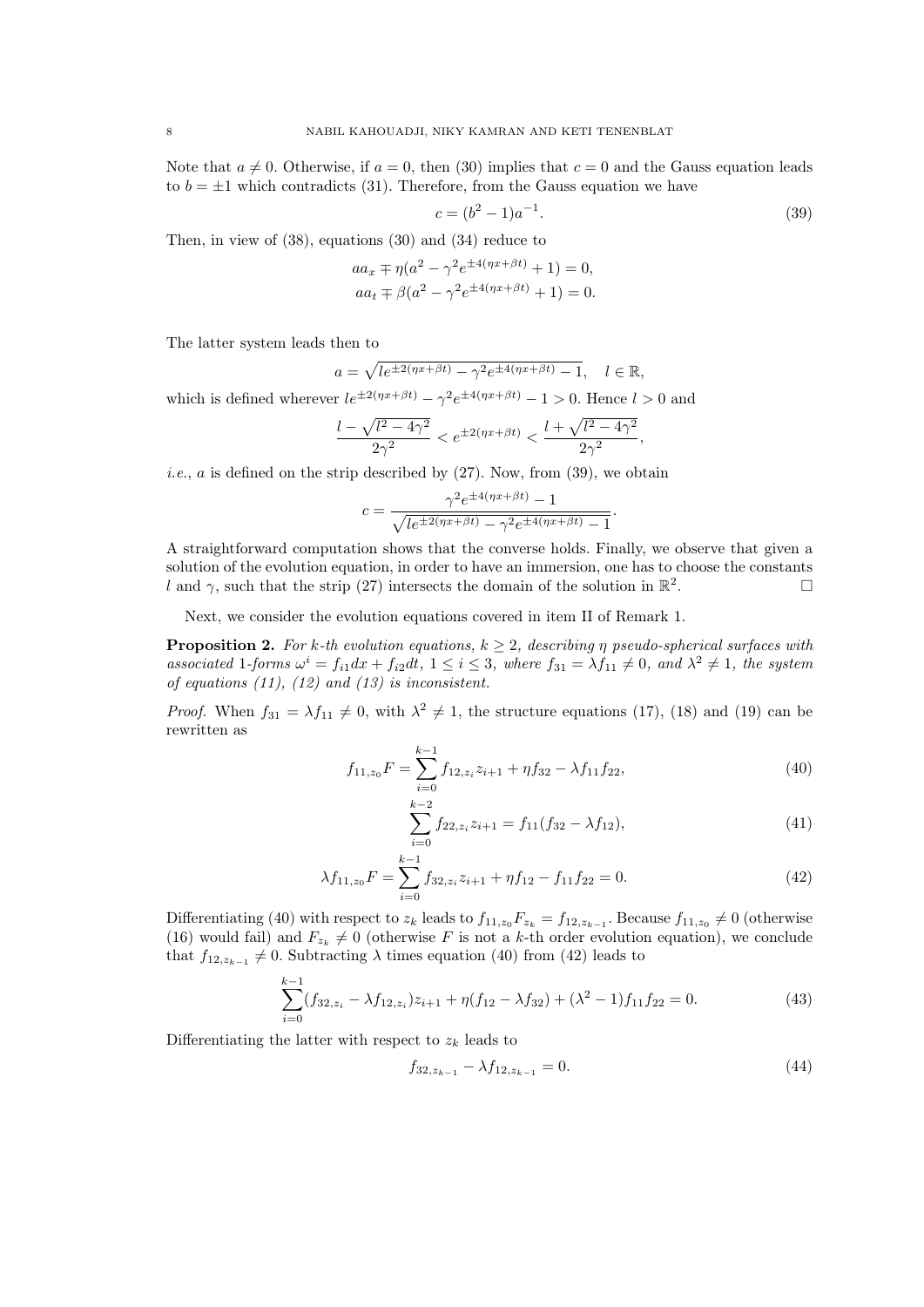Since  $k \geq 2$ , differentiating equation (41) with respect to  $z_{k-1}$  and taking into account (44) leads to

$$
f_{22,z_{k-2}} = 0.\t\t(45)
$$

Differentiating (43) with respect to  $z_{k-1}$  leads to

$$
f_{32,z_{k-2}} - \lambda f_{12,z_{k-2}} + \eta (f_{12,z_{k-1}} - \lambda f_{32,z_{k-1}}) = 0.
$$
 (46)

Substituting  $f_{32,z_{k-1}}$  by  $\lambda f_{12,z_{k-1}}$ , which is just equation (44), equation (46) becomes

$$
f_{32,z_{k-2}} - \lambda f_{12,z_{k-2}} = \eta(\lambda^2 - 1) f_{12,z_{k-1}}.
$$

Because neither of  $\eta$ ,  $\lambda^2 - 1$  and  $f_{12,z_{k-1}}$  is zero, we conclude that when  $f_{31} = \lambda f_{11} \neq 0$  and  $\lambda^2 \neq 1$ , we have

$$
f_{32,z_{k-2}} - \lambda f_{12,z_{k-2}} \neq 0. \tag{47}
$$

Consider now equations (21) and (22), which can be written as follows:

$$
f_{11}a_t + \eta b_t - f_{12}a_x - f_{22}b_x - 2bf_{11}(f_{32} - \lambda f_{12}) + (a - c)(\eta f_{32} - \lambda f_{11}f_{22}) = 0,
$$
 (48)

$$
f_{11}b_t + \eta c_t - f_{12}b_x - f_{22}c_x + (a - c)f_{11}(f_{32} - \lambda f_{12}) + 2b(\eta f_{32} - \lambda f_{11}f_{22}) = 0.
$$
 (49)

Differentiating (48) and (49) with respect to  $z_{k-1}$  and taking into account (45) leads to

$$
-f_{12,z_{k-1}}a_x - 2bf_{11}(f_{32,z_{k-1}} - \lambda f_{12,z_{k-1}}) + (a - c)\eta f_{32,z_{k-1}} = 0,
$$
  

$$
-f_{12,z_{k-1}}b_x - 2bf_{11}(f_{32,z_{k-1}} - \lambda f_{12,z_{k-1}}) + 2bf_{32,z_{k-1}} = 0.
$$

Taking into account (44) and the fact that  $f_{12,z_{k-1}} \neq 0$ , these two equations reduce to

$$
a_x = (a - c)\eta\lambda,
$$
  

$$
b_x = 2b\eta\lambda.
$$

Substituting the latter two equations in (48) and (49) leads

$$
f_{11}a_t + \eta b_t - f_{12}\eta\lambda(a-c) - f_{22}\eta\lambda 2b - 2bf_{11}(f_{32} - \lambda f_{12}) + (a-c)(\eta f_{32} - \lambda f_{11}f_{22}) = 0,
$$
  

$$
f_{11}b_t + \eta c_t - f_{12}\eta\lambda 2b - f_{22}c_x + (a-c)f_{11}(f_{32} - \lambda f_{12}) + 2b(\eta f_{32} - \lambda f_{11}f_{22}) = 0.
$$

If  $k \geq 3$ , differentiating these two equations with respect to  $z_{k-2}$  leads to

$$
-f_{12,z_{k-2}}\eta\lambda(a-c) - 2bf_{11}(f_{32,z_{k-2}} - \lambda f_{12,z_{k-2}}) + (a-c)\eta f_{32,z_{k-2}} = 0,
$$
  

$$
-f_{12,z_{k-2}}\eta\lambda(2b + (a-c)f_{11}(f_{32,z_{k-2}} - \lambda f_{12,z_{k-2}}) + 2b\eta f_{32,z_{k-2}} = 0,
$$

which can be rewritten as

$$
(f_{32,z_{k-2}} - \lambda f_{12,z_{k-2}})((a-c)\eta - 2bf_{11}) = 0,
$$
  

$$
(f_{32,z_{k-2}} - \lambda f_{12,z_{k-2}})((a-c)f_{11} + 2b\eta).
$$

Since from (47),  $f_{32,z_{k-2}} - \lambda f_{12,z_{k-2}} \neq 0$ , we can rewrite the two equations in matrix form as follows

$$
\left(\begin{array}{cc} \eta & -f_{11} \\ f_{11} & \eta \end{array}\right) \left(\begin{array}{c} a-c \\ 2b \end{array}\right) = 0.
$$

Since  $f_{11,z_0} \neq 0$ , the determinant  $f_{11}^2 + \eta^2 \neq 0$ , and hence  $a - c = b = 0$ . The latter contradicts the Gauss equation (13).

When  $k = 2$ , the proof of this proposition was given in [14]. Therefore, we conclude that when  $f_{31} = \lambda f_{11} \neq 0, \lambda^2 \neq 1$  for any  $k \geq 2$ , the system of equations (11), (12) and (13) is inconsistent.

The following Proposition is concerned with the evolution equations covered by item III of Remark 1.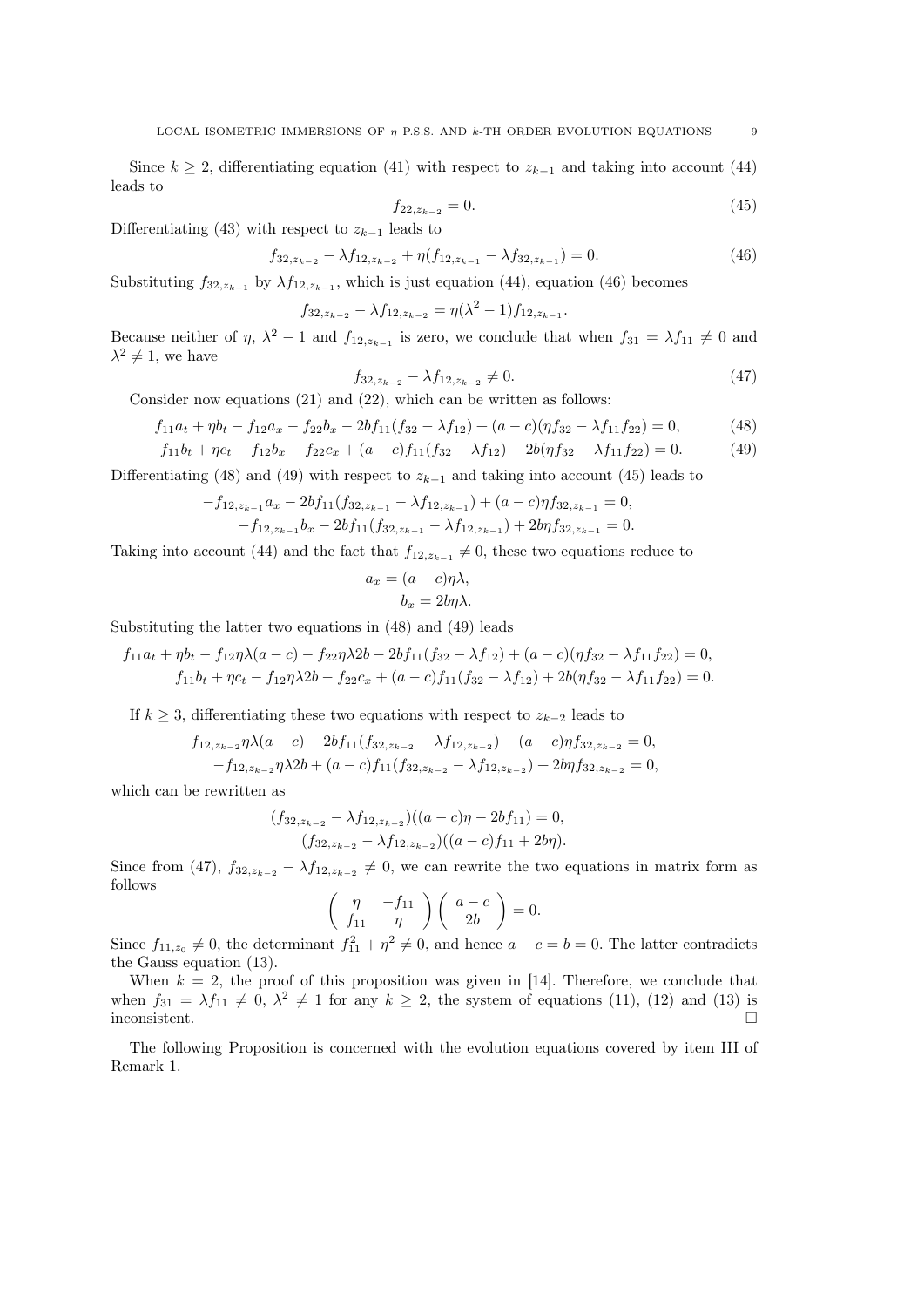**Proposition 3.** For k-th evolution equations,  $k \geq 2$ , describing  $\eta$  pseudo-spherical surfaces with associated 1-forms  $\omega^i = f_{i1}dx + f_{i2}dt$ ,  $1 \leq i \leq 3$ , where either  $f_{11} = 0$  or  $f_{31} = 0$ , the system of equations  $(11)$ ,  $(12)$  and  $(13)$  is inconsistent.

*Proof.* i) When  $f_{11} = 0$ , the structure equations (17), (18) and (19) can be rewritten as follows:

$$
\sum_{i=0}^{k-1} f_{12, z_i} z_{i+1} = -\eta f_{32} + f_{31} f_{22},\tag{50}
$$

$$
\sum_{i=0}^{k-2} f_{12,z_i} z_{i+1} = -f_{31} f_{12},\tag{51}
$$

$$
f_{31,z_0}F = \sum_{i=0}^{k-1} f_{32,z_i} z_{i+1} + \eta f_{12}.
$$
 (52)

Differentiating (50) with respect to  $z_k$  leads to  $f_{12,z_{k-1}} = 0$ .

Since  $k \geq 2$ , differentiating (51) with respect to  $z_{k-1}$ , leads to  $f_{22,z_{k-2}} = 0$ . Differentiating  $(52)$  with respect to  $z_k$  leads to

$$
f_{31,z_0}F_{z_k} = f_{32,z_{k-1}}.
$$

On one hand,  $F_{z_k} \neq 0$  because the evolution equation F is of order k. On the other hand,  $f_{31,z_0} \neq 0$ , otherwise (16) is not satisfied. We conclude then that

$$
f_{32,z_{k-1}}\neq 0.
$$

Equations (21) and (22) become

$$
\eta b_t - f_{12}a_x - f_{22}b_x + 2bf_{31}f_{12} + (a - c)(\eta f_{32} - f_{31}f_{22}) = 0
$$
  

$$
\eta c_t - f_{12}b_x - f_{22}c_x - (a - c)f_{31}f_{12} + 2b(\eta f_{32} - f_{31}f_{22}) = 0
$$

Differentiating the latter two equations with respect to  $z_{k-1}$  leads to

$$
(a-c)\eta f_{32,z_{k-1}} = 0,
$$
  
\n
$$
2b\eta f_{32,z_{k-1}} = 0,
$$

and since  $f_{32,z_{k-1}} \neq 0$ , we conclude that  $a-c=b=0$ , which contradicts the Gauss equation (13). Therefore, for any  $k \ge 2$ , when  $f_{11} = 0$ , the system of equations (11), (12) and (13) is inconsistent.

ii) When  $f_{31} = 0$ , the structure equations (17), (18) and (19) can be rewritten as follows:

$$
f_{11,z_0}F = \sum_{i=0}^{k-1} f_{12,z_i} z_{i+1} + \eta f_{32},\tag{53}
$$

$$
\sum_{i=0}^{k-2} f_{12,z_i} z_{i+1} = f_{11} f_{32},\tag{54}
$$

$$
\sum_{i=0}^{k-1} f_{32,z_i} z_{i+1} = f_{11} f_{22} - \eta f_{12}.
$$
 (55)

Differentiating (55) with respect to  $z_k$  leads to  $f_{32,z_{k-1}} = 0$ .

Since  $k \geq 2$ , differentiating (54) with respect to  $z_{k-1}$  leads to  $f_{22,z_{k-2}} = 0$ . Differentiating (53) with respect to  $z_k$  leads to

$$
f_{11,z_0}F_{z_k} = f_{12,z_{k-1}}.
$$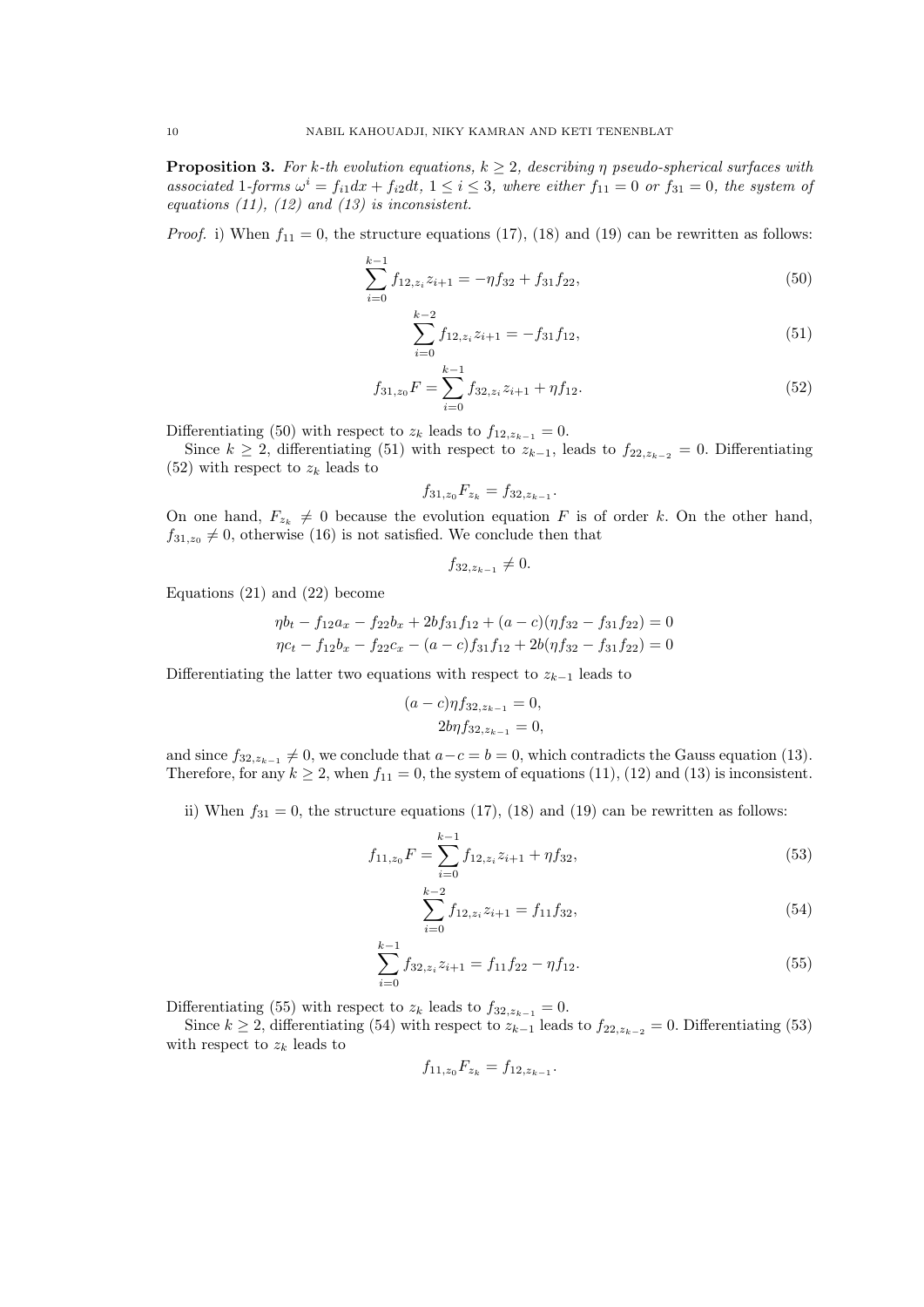On one hand,  $F_{z_k} \neq 0$  because the evolution equation F is of order k. On the other hand,  $f_{11,z_0} \neq 0$ , otherwise (16) is not satisfied. We conclude then that

$$
f_{12,z_{k-1}} \neq 0. \tag{56}
$$

Equations (21) and (22) become

$$
f_{11}a_t + \eta b_t - f_{12}a_x - f_{22}b_x - 2bf_{11}f_{32} + (a - c)\eta f_{32} = 0,
$$
\n(57)

$$
f_{11}b_t + \eta c_t - f_{12}b_x - f_{22}c_x + (a - c)f_{11}f_{32} + 2b\eta f_{32} = 0.
$$
\n(58)

Differentiating (57) and (58) with respect to  $z_{k-1}$  and taking into account (56) leads to

 $a_x = b_x = 0$ 

With (56), equations (57) and (58) become

$$
f_{11}a_t + \eta b_t - 2bf_{11}f_{32} + (a - c)\eta f_{32} = 0,\t\t(59)
$$

$$
f_{11}b_t + \eta c_t - f_{22}c_x + (a - c)f_{11}f_{32} + 2b\eta f_{32} = 0.
$$
\n(60)

Taking into account the fact that  $f_{32,z_{k-1}} = 0$ , and then differentiating (55) with respect to  $z_{k-1}$ leads to

$$
f_{32,z_{k-2}}=-\eta f_{12,z_{k-1}}
$$

and because neither  $\eta$  nor  $f_{12,z_{k-1}}$  vanishes, we have

$$
f_{32,z_{k-2}}\neq 0.
$$

If  $k \geq 3$ , differentiating then (59) and (60) with respect to  $z_{k-2}$ , then dividing by  $f_{32,z_{k-2}}$ , and rewriting the two equations in matrix form, leads to

$$
\left(\begin{array}{cc} \eta & -f_{11} \\ f_{11} & \eta \end{array}\right) \left(\begin{array}{c} a-c \\ 2b \end{array}\right) = 0.
$$

Since  $f_{11,z_0} \neq 0$ , the determinant  $f_{11}^2 + \eta^2 \neq 0$ , and hence  $a - c = b = 0$ , which contradicts the Gauss equation  $(13)$ .

If  $k = 2$ , the proof of this proposition was given in [14]. Therefore, we conclude that for any  $k \ge 2$ , when  $f_{31} = 0$ , the system of equations (11), (12) and (13) is inconsistent.

Next, we consider the evolution equations in item IV of Remark 1.

**Proposition 4.** For k-th order evolution equations,  $k \geq 2$ , describing  $\eta$  pseudo-spherical surfaces with associated 1-forms  $\omega^i = f_{i1}dx + f_{i2}dt$ ,  $1 \leq i \leq 3$ , where  $f_{31}^2 - f_{11}^2 = C \neq 0$ , the system of equations (11), (12) and (13) is inconsistent.

*Proof.* When  $f_{31}^2 - f_{11}^2 = C \neq 0$ , then  $H = 0$  and  $L \neq 0$ . We consider the structure equations (17), (18) and (19). On one hand, subtracting  $f_{31}$  times (19) from  $f_{11}$  times (17), and taking into account that  $H = 0$ , leads to

$$
\sum_{i=0}^{k-1} (f_{11}f_{12,z_i} - f_{31}f_{32,z_i})z_{i+1} + \eta(f_{11}f_{32} - f_{31}f_{12}) = HF = 0.
$$

Differentiating the latter with respect to  $z_k$  leads to

$$
f_{11}f_{12,z_{k-1}} - f_{31}f_{32,z_{k-1}} = 0.
$$
\n(61)

On the other hand, subtracting  $f_{31}$  times (17) from  $f_{11}$  times (19) leads to

$$
LF = \sum_{i=0}^{k-1} (f_{11}f_{32,z_i} - f_{31}f_{12,z_i})z_{i+1} + \eta(f_{11}f_{12} - f_{31}f_{32}) + Cf_{22} \neq 0.
$$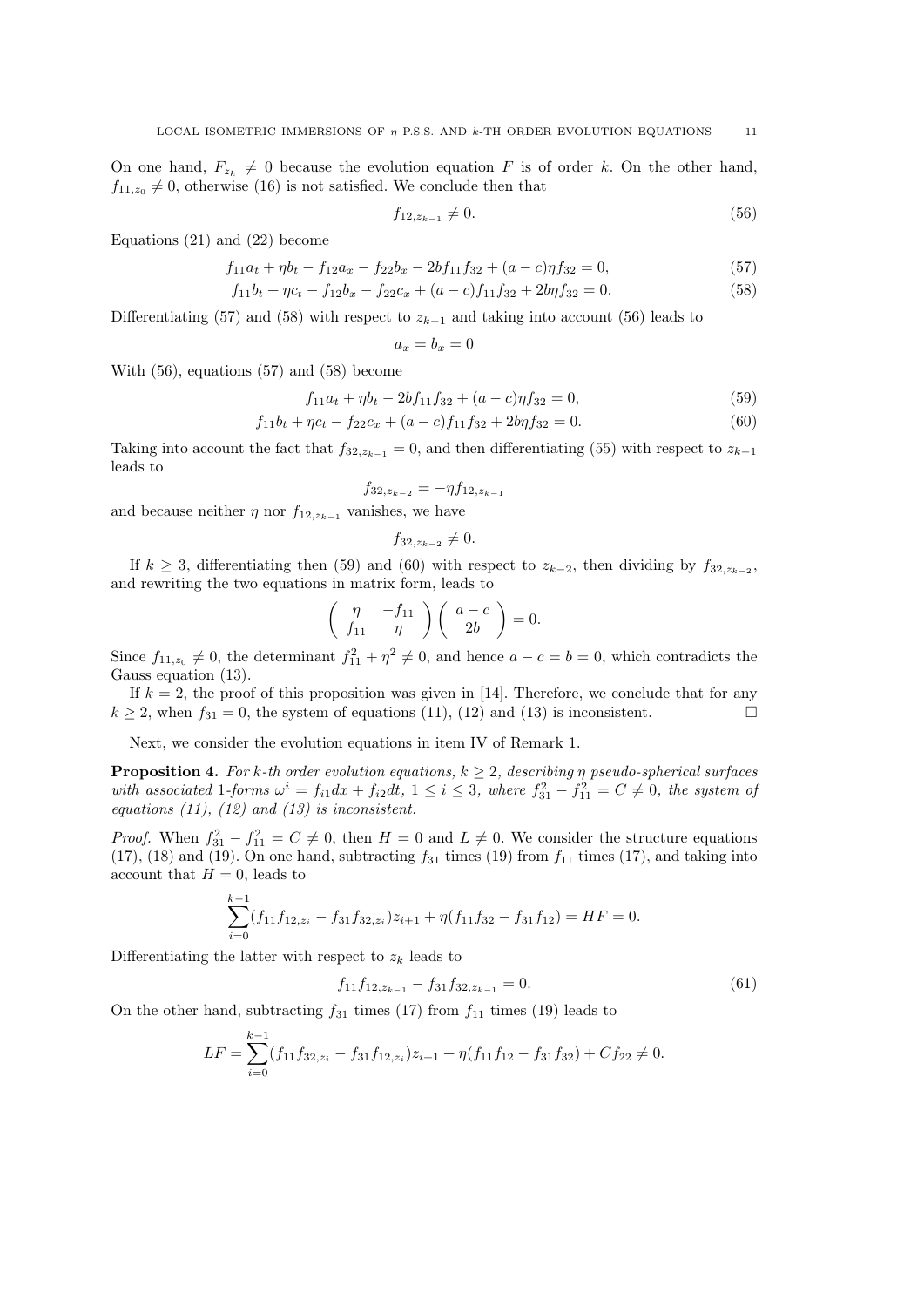Differentiating the latter with respect to  $z_k$  leads to

$$
LF_{z_k} = f_{11}f_{32, z_{k-1}} - f_{31}f_{12, z_{k-1}}.
$$

Note that because neither of L and  $F_{z_k}$  is zero, we have

$$
f_{11}f_{32,z_{k-1}} - f_{31}f_{12,z_{k-1}} \neq 0. \tag{62}
$$

Observe that since  $f_{31}^2 - f_{11}^2 = C \neq 0$ , we conclude that  $f_{11} \neq 0$  and  $f_{31} \neq 0$ . In fact, otherwise if  $f_{11} = 0$ , then  $f_{31}^2 = C$ , which contradicts (16). Similarly, one shows that  $f_{31} \neq 0$ . From (61) and (62), we then conclude that  $f_{12,z_{k-1}} \neq 0$ , and  $f_{32,z_{k-1}} \neq 0$ . Indeed, if  $f_{12,z_{k-1}} = 0$  (resp.  $f_{32,z_{k-1}} = 0$ ) then it follows from (61) that  $f_{32,z_{k-1}} = 0$  (resp.  $f_{12,z_{k-1}} = 0$ ) which contradicts (62). We conclude then from (61) that

$$
\frac{f_{11}}{f_{31}} = \frac{f_{32,z_{k-1}}}{f_{12,z_{k-1}}}.
$$
\n(63)

In light of the above analysis, let's consider (21) and (22). Since  $k > 2$ , differentiating (21) and (22) with respect to  $z_{k-1}$ , and then dividing by  $f_{12,z_{k-1}} \neq 0$ , leads to

$$
a_x = (a-c)\eta \frac{f_{32,z_{k-1}}}{f_{12,z_{k-1}}} - 2b \frac{f_{11}f_{32,z_{k-1}} - f_{31}f_{12,z_{k-1}}}{f_{12,z_{k-1}}}
$$
  

$$
b_x = (a-c) \frac{f_{11}f_{32,z_{k-1}} - f_{31}f_{12,z_{k-1}}}{f_{12,z_{k-1}}} + 2b\eta \frac{f_{32,z_{k-1}}}{f_{12,z_{k-1}}}
$$

Taking into account (63) and  $f_{31}^2 - f_{11}^2 = C$ , these equations reduce to

$$
a_x = (a - c)\eta \frac{f_{11}}{f_{31}} + 2b \frac{C}{f_{31}},
$$
  

$$
b_x = -(a - c)\frac{C}{f_{31}} + 2b\eta \frac{f_{11}}{f_{31}}.
$$

Differentiating the latter two equations with respect to  $z_0$  leads to

$$
-\eta L(a-c) - Cf_{31,z_0}2b = 0,
$$
  
\n
$$
Cf_{31,z_0}(a-c) - \eta L2b = 0,
$$

which in matrix form become

$$
\left(\begin{array}{cc} -\eta L & -C f_{31,z_0} \\ C f_{31,z_0} & -\eta L \end{array}\right) \left(\begin{array}{c} a-c \\ 2b \end{array}\right) = 0.
$$

Because neither  $\eta$ , C,  $f_{31,z_0}$  and L is zero, the determinant  $\eta^2 L^2 + C^2 f_{31,z_0}^2 \neq 0$ , and hence  $a - c = b = 0$ , which contradicts the Gauss equation (13). Therefore, we conclude that for any  $k \geq 2$ , when  $f_{31}^2 - f_{11}^2 = C \neq 0$ , the system of equations (11), (12) and (13) is inconsistent.  $\square$ 

Finally, we have the following similar result for the evolution equations in item V of Remark 1.

**Proposition 5.** For k-th order evolution equations,  $k \geq 2$ , describing n pseudo-spherical surfaces of type (1), with associated 1-forms  $\omega^i = f_{i1}dx + f_{i2}dt$ ,  $1 \leq i \leq 3$ , where  $HL \neq 0$ , the system of equations (11), (12) and (13) is inconsistent.

*Proof.* We consider the structure equations (17), (18) and (19). We are assuming that  $HL \neq 0$ , where  $H = f_{11}f_{11,z_0} - f_{31}f_{31,z_0}$  and  $L = f_{11}f_{31,z_0} - f_{31}f_{11,z_0}$ , hence  $f_{11} \neq 0$  and  $f_{31} \neq 0$ . Subtracting  $f_{31}$  times (19) from  $f_{11}$  times (17) leads to

$$
HF = \sum_{i=0}^{k-1} (f_{11}f_{12,z_i} - f_{31}f_{32,z_i})z_{i+1} + \eta(f_{11}f_{32} - f_{31}f_{12}),
$$
\n(64)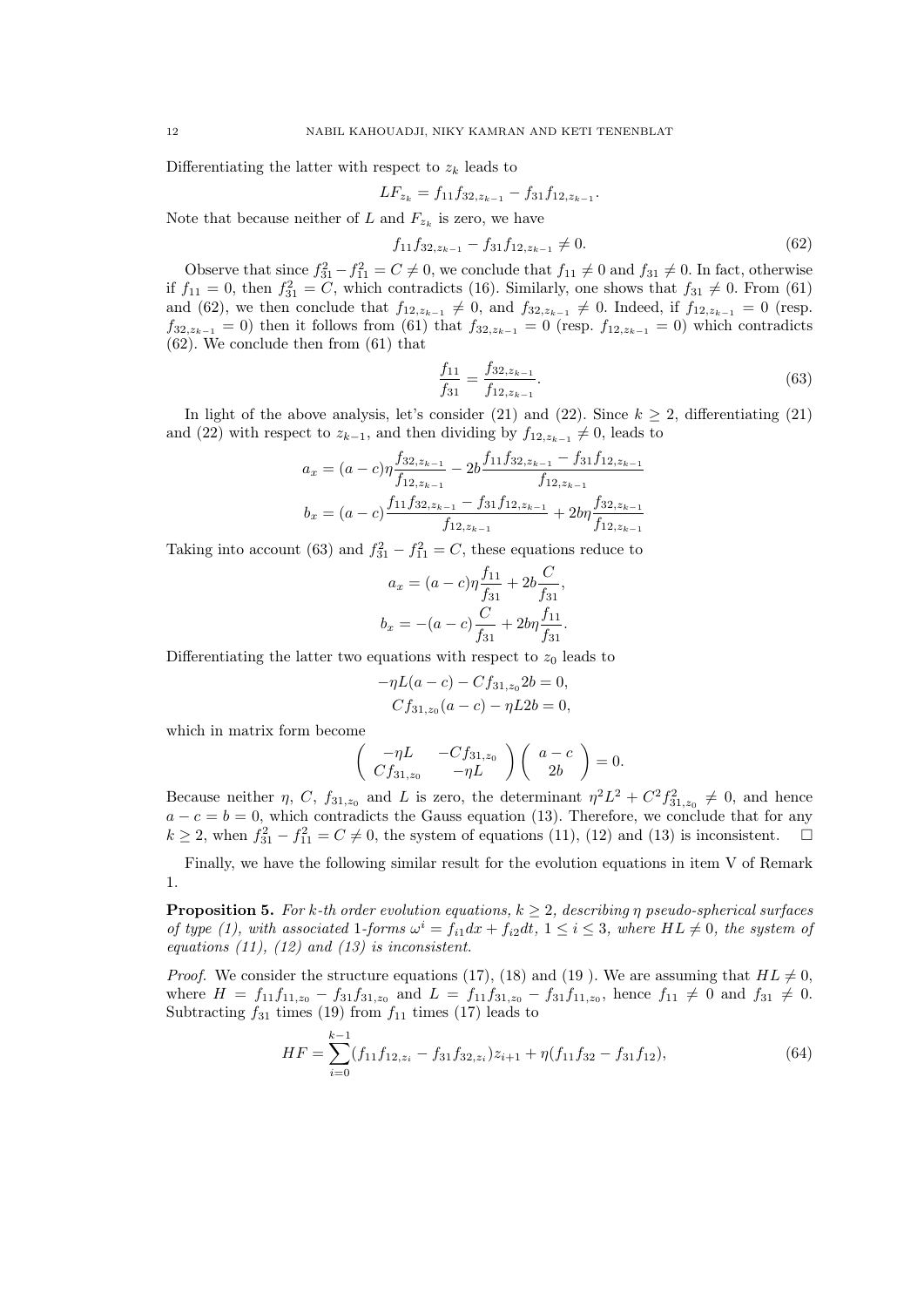while subtracting  $f_{31}$  times (17) from  $f_{11}$  times (19) leads to

$$
LF = \sum_{i=0}^{k-1} (f_{11}f_{32,z_i} - f_{31}f_{12,z_i})z_{i+1} + (f_{31}^2 - f_{11}^2)f_{22} + \eta(f_{11}f_{12} - f_{31}f_{32}).
$$
\n(65)

Differentiating (64) and (65) with respect to  $z_k$  leads to

$$
f_{11}f_{12,z_{k-1}} - f_{31}f_{32,z_{k-1}} = HF_{z_k},
$$
  

$$
f_{11}f_{32,z_{k-1}} - f_{31}f_{12,z_{k-1}} = LF_{z_k},
$$

and since neither of  $H$ ,  $L$  and  $F_{z_k}$  is zero, we have

$$
f_{11}f_{12,z_{k-1}} - f_{31}f_{32,z_{k-1}} \neq 0,\tag{66}
$$

$$
f_{11}f_{32,z_{k-1}} - f_{31}f_{12,z_{k-1}} \neq 0. \tag{67}
$$

Since  $k \geq 2$ , differentiating (18) with respect to  $z_{k-1}$  leads to

$$
f_{11}f_{32,z_{k-1}} - f_{31}f_{12,z_{k-1}} = f_{22,z_{k-2}},
$$
\n(68)

and hence

$$
f_{22,z_{k-2}} \neq 0. \tag{69}
$$

Note that when  $HL \neq 0$ , it follows from (64) and (65) that the expression of F can be written in two equivalent ways:

$$
F = \sum_{i=0}^{k-1} \frac{f_{11}f_{12,z_i} - f_{31}f_{32,z_i}}{H} z_{i+1} + \eta \frac{f_{11}f_{32} - f_{31}f_{12}}{H},
$$
  

$$
F = \sum_{i=0}^{k-1} \frac{f_{11}f_{32,z_i} - f_{31}f_{12,z_i}}{L} z_{i+1} + \frac{(f_{31}^2 - f_{11}^2)f_{22}}{L} + \eta \frac{f_{11}f_{12} - f_{31}f_{32}}{L}.
$$

Subtracting the last two equations leads then to

$$
\sum_{i=0}^{k-1} \left( \frac{f_{11}f_{12,z_i} - f_{31}f_{32,z_i}}{H} - \frac{f_{11}f_{32,z_i} - f_{31}f_{12,z_i}}{L} \right) z_{i+1}
$$
  
+
$$
\eta \left( \frac{f_{11}f_{32} - f_{31}f_{12}}{H} - \frac{f_{11}f_{12} - f_{31}f_{32}}{L} \right) - \frac{(f_{31}^2 - f_{11}^2)f_{22}}{L} = 0.
$$
 (70)

Differentiating this equation with respect to  $z_k$  leads to

$$
L(f_{11}f_{12,z_{k-1}}-f_{31}f_{32,z_{k-1}})-H(f_{11}f_{32,z_{k-1}}-f_{31}f_{12,z_{k-1}})=0.
$$

Substituting the expressions of  $H$  and  $L$  in the latter, and after simplifying the expression, leads to

$$
(f_{31}^2 - f_{11}^2)(f_{11,z_0}f_{32,z_{k-1}} - f_{31,z_0}f_{12,z_{k-1}}) = 0.
$$

Note that  $f_{31}^2 - f_{11}^2$  is not a constant, otherwise  $H = 0$ . We conclude then that

$$
f_{11,z_0} f_{32,z_{k-1}} - f_{31,z_0} f_{12,z_{k-1}} = 0.
$$
\n(71)

Note also that  $f_{11,z_0}$  and  $f_{31,z_0}$  cannot vanish simultaneously, otherwise (16) is not satisfied. Moreover,  $f_{12,z_{k-1}}$  and  $f_{32,z_{k-1}}$  cannot simultaneously vanish, otherwise F is not a k-th order evolution equation. Moreover, (17) and (19) imply that  $f_{11,z_0} \neq 0$  if, and only if,  $f_{12,z_{k-1}} \neq 0$ and  $f_{31,z_0} \neq 0$  if, and only if,  $f_{32,z_{k-1}} \neq 0$ . Therefore, if  $f_{11,z_0} = 0$  then  $f_{12,z_{k-1}} = 0$ ,  $f_{31,z_0} \neq 0$ and  $f_{32,z_{k-1}} \neq 0$ . Similarly, if  $f_{31,z_0} = 0$ , then  $f_{32,z_{k-1}} = 0$ ,  $f_{11,z_0} \neq 0$  and  $f_{31,z_{k-1}} \neq 0$ .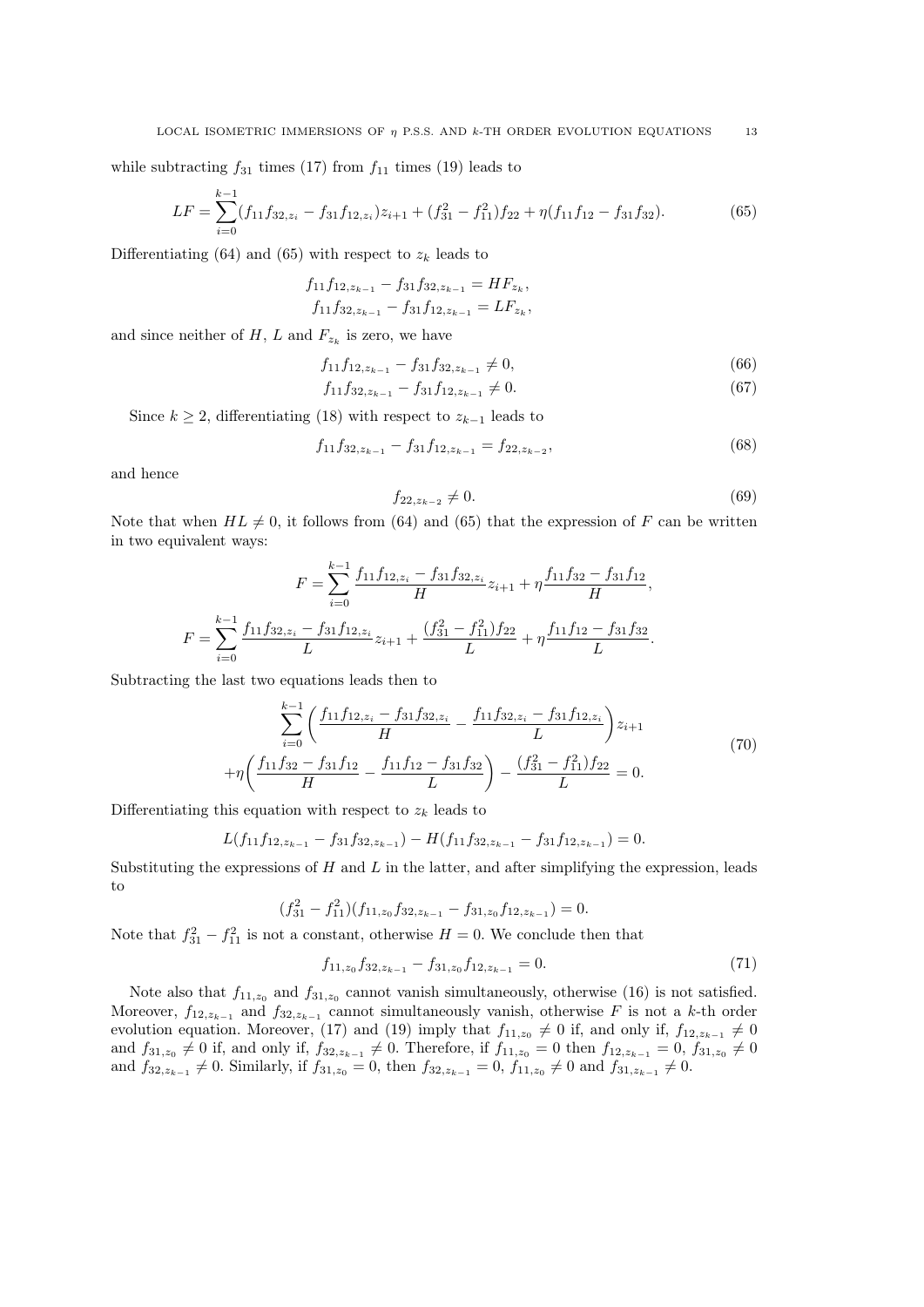We now consider equations (21) and (22). Differentiating these equations with respect to  $z_{k-1}$ leads to

$$
f_{12,z_{k-1}}a_x = (a-c)\eta f_{32,z_{k-1}} - 2b(f_{11}f_{32,z_{k-1}} - f_{31}f_{12,z_{k-1}}),
$$
\n(72)

$$
f_{12,z_{k-1}}b_x = (a-c)(f_{11}f_{32,z_{k-1}} - f_{31}f_{12,z_{k-1}}) + 2b\eta f_{32,z_{k-1}}.\tag{73}
$$

If  $f_{12,z_{k-1}} = 0$ , then  $f_{32,z_{k-1}} \neq 0$ , and the system of equations (72) and (73) becomes

$$
\left(\begin{array}{cc} \eta & -f_{11} \\ f_{11} & \eta \end{array}\right) \left(\begin{array}{c} a-c \\ 2b \end{array}\right) = 0.
$$

The determinant  $\eta^2 + f_{11}^2 \neq 0$ , and hence  $a - c = b = 0$ , which runs into a contradiction with the Gauss equation (13).

If  $f_{12,z_{k-1}} \neq 0$ , then the system of equations (72) and (73) can be rewritten as follows:

$$
a_x = (a-c)\eta \frac{f_{32,z_{k-1}}}{f_{12,z_{k-1}}} - 2b \frac{f_{11}f_{32,z_{k-1}} - f_{31}f_{12,z_{k-1}}}{f_{12,z_{k-1}}},\tag{74}
$$

$$
b_x = (a - c) \frac{f_{11} f_{32, z_{k-1}} - f_{31} f_{12, z_{k-1}}}{f_{12, z_{k-1}}} + 2b\eta \frac{f_{32, z_{k-1}}}{f_{12, z_{k-1}}}.
$$
\n(75)

.

From (71) and the assumption  $f_{12,z_{k-1}} \neq 0$ , we have

$$
\frac{f_{32,z_{k-1}}}{f_{12,z_{k-1}}} = \frac{f_{31,z_0}}{f_{11,z_0}}
$$

Substituting the latter in (74) and (75) leads to

$$
a_x = (a - c)\eta \frac{f_{31,z_0}}{f_{11,z_0}} - 2b \frac{L}{f_{11,z_0}},
$$
\n(76)

$$
b_x = (a - c)\frac{L}{f_{11,z_0}} + 2b\eta \frac{f_{31,z_0}}{f_{11,z_0}}.\tag{77}
$$

Differentiating the latter two equations with respect to  $z_0$  leads to

$$
\begin{pmatrix}\n\eta(f_{31,z_0}/f_{11,z_0})_{z_0} & -(L/f_{11,z_0})_{z_0} \\
(L/f_{11,z_0})_{z_0} & \eta(f_{31,z_0}/f_{11,z_0})_{z_0}\n\end{pmatrix}\n\begin{pmatrix}\na-c \\
2b\n\end{pmatrix} = 0.
$$

The determinant  $\eta^2(f_{31,z_0}/f_{11,z_0})_{z_0}^2 + (L/f_{11,z_0})_{z_0}^2 = 0$ . Otherwise,  $a-c=b=0$ , which runs into a contradiction with the Gauss equation (13). Threfore,  $(f_{31,z_0}/f_{11,z_0})_{z_0}=0$ , and  $(L/f_{11,z_0})_{z_0}=0$ . Note that the vanishing of  $(f_{31,z_0}/f_{11,z_0})_{z_0}$  means that

$$
f_{31} = \gamma f_{11} + \mu,\tag{78}
$$

where  $\gamma$  and  $\mu$  are constants. We have then

$$
\frac{f_{32,z_{k-1}}}{f_{12,z_{k-1}}} = \frac{f_{31,z_0}}{f_{11,z_0}} = \gamma
$$
\n
$$
f_{32} = \lambda f_{12} + \nu,
$$
\n(79)

and hence

where  $\nu$  depends on  $z_0, ..., z_{k-2}$ . Note that (67) and  $f_{12,z_{k-1}} \neq 0$  means that  $\mu \neq 0$ . This fact can also be obtained from the non-vanishing of

$$
L = -\mu f_{11, z_0} \neq 0. \tag{80}
$$

In light of  $(78)$ ,  $(79)$  and  $(80)$ , equations  $(76)$  and  $(77)$  become

$$
a_x = (a - c)\eta\gamma + 2b\mu,
$$
  

$$
b_x = -(a - c)\mu + 2b\eta\gamma.
$$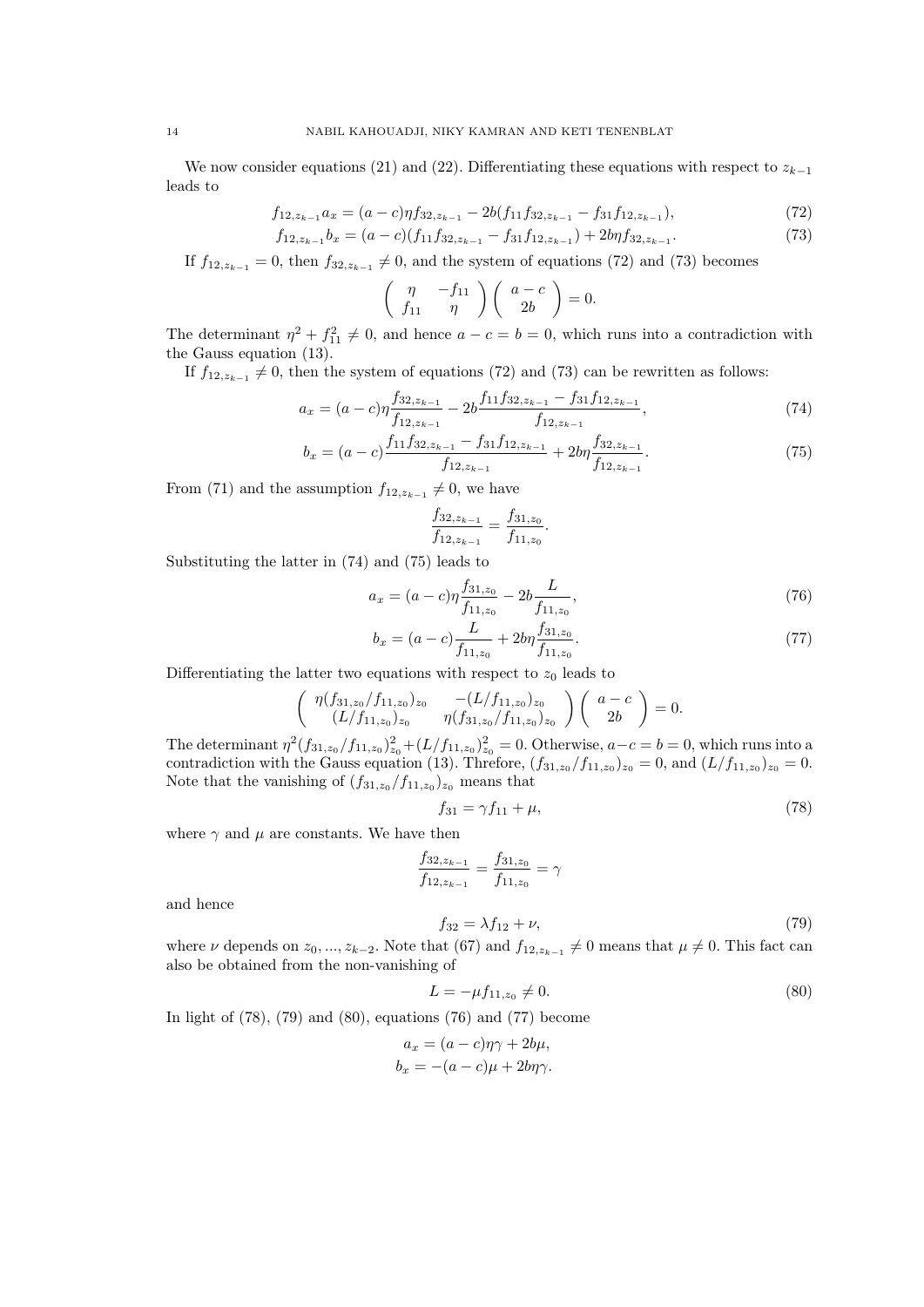We have also

$$
f_{11}f_{32} - f_{31}f_{12} = \nu f_{11} - \mu f_{12},
$$
  

$$
\eta f_{32} - f_{31}f_{22} = \eta \gamma f_{12} + \eta \nu - \gamma f_{11}f_{22} - \mu f_{22}.
$$

Substituting the last four equations in (21) and (22) leads to

$$
f_{11}a_t + \eta b_t - (a - c)(\gamma f_{11}f_{22} - \eta \nu) - 2b(\eta \gamma f_{22} + \nu f_{11}) = 0,
$$
\n(81)

$$
f_{11}b_t + \eta c_t - f_{22}c_x + (a - c)\nu f_{11} + 2b(\eta \nu - \gamma f_{11}f_{22} - \mu f_{22}) = 0.
$$
 (82)

If  $k > 3$ , differentiating (81) and (82) with respect to  $z_{k-2}$ , and then dividing by  $f_{22, z_{k-2} \neq 0$ , leads to

$$
(-2bf_{11} + (a-c)\eta) \frac{\nu_{,z_{k-2}}}{f_{22,z_{k-2}}} = \gamma((a-c)f_{11} + 2b\eta), \tag{83}
$$

$$
((a-c)f_{11} + 2b\eta) \frac{\nu_{,z_{k-2}}}{f_{22,z_{k-2}}} = 2b\gamma f_{11} + c_x + 2b\mu). \tag{84}
$$

Observe that  $-2bf_{11} + (a-c)\eta$  and  $(a-c)f_{11} + 2b\eta$  cannot vanish simultaneously, since  $f_{11,z_0} \neq 0$ and  $(a-c)^2 + b^2 \neq 0$ . Therefore, from (83) and (84) we get

$$
\gamma[(a-c)^2 + 4b^2]f_{11}^2 + [2b\eta\gamma(a-c) + 2b(c_x + 2b\mu)]f_{11} + 4\gamma b^2\eta^2 - \eta(a-c)(c_x + 2b\mu) = 0.
$$

Differentiating twice with respect to  $z_0$  leads to  $\gamma = 0$  and  $c_x + 2b\mu = 0$ . Hence, (81) and (82) reduce to

$$
f_{11}b_t + \eta c_t + [(a-c)f_{11} + 2b\eta]\nu = 0,
$$
\n(85)

$$
f_{11}a_t + \eta b_t + [-2bf_{11} + (a-c)\eta]\nu = 0.
$$
\n(86)

It follows from these equations that  $\nu$  depends at most on  $z_0$  and

$$
-[2bbt + (a - c)at]f112 - 2b\eta(ct + at)f11 + \eta2[(a - c)ct - 2bbt] = 0.
$$

Therefore  $2bb_t + (a-c)a_t = b(c_t + a_t) = (a-c)c_t - 2bb_t = 0$ . If  $b = 0$ , then  $a_t = 0$  and hence  $c_t=0.$  If  $b \neq 0$ , then  $c_t + a_t = 0$  and using the derivative of the Gauss equation (13), we get that  $(a-c)c_t - 2bb_t = -2a_t(a-c) = 0$ . If either  $a_t = 0$  or  $a-c = 0$ , we get  $a_t = c_t = 0$ . Hence, for any  $b$ , we have that  $a$  and  $c$  do not depend on  $t$ . It follows from the Gauss equation that  $b$  also does not depend on  $t$ . Therefore  $(81)$  and  $(82)$  reduce to

$$
\left(\begin{array}{cc} \eta\nu & -f_{11}\nu \\ f_{11}\nu & \eta\nu \end{array}\right)\left(\begin{array}{c} a-c \\ 2b \end{array}\right) = 0.
$$

Since  $a - c$  and b cannot vanish simultaneously, the determinant  $\nu^2(\eta^2 + f_{11}^2) = 0$ . hence  $\nu = 0$ .

The above analysis implies that  $f_{31} = \mu \neq 0$ ,  $f_{32} = 0$ ,  $H = f_{11}f_{11,z_0}$  and  $L = -\mu f_{11,z_0}$ . Therefore, (70) reduces to

$$
(\mu^2 - f_{11}^2)(\eta f_{12} - f_{22}f_{11}) = 0.
$$

Differentiating with respect to  $z_{k-1}$ , we get a contradiction since  $(\mu^2 - f_{11}^2) f_{12, z_{k-1}} \neq 0$ .

If  $k = 2$ , the proof of this proposition was given in [14]. Finally, we conclude that for any  $k \geq 2$ , whenever  $HL \neq 0$ , the system of equations (11), (12) and (13) is inconsistent.

#### **REFERENCES**

- [1] R. Beals, M. Rabelo and K. Tenenblat, Bäcklund transformations and inverse scattering solutions for some pseudospherical surface equations, Stud. Appl. Math. 81 (1989), no. 2, 125-151.
- [2] T. Castro Silva and N. Kamran, Third-order differential equations and local isometric immersions of pseudo-spherical surfaces, Commun. Contemp. Math. 18 (2016), 1650021, 41 pp.
- [3] T. Castro Silva and K. Tenenblat, Third order equations describing pseudo-spherical surfaces, J. Diff. Eq. 259 (2015), 4897-4923.